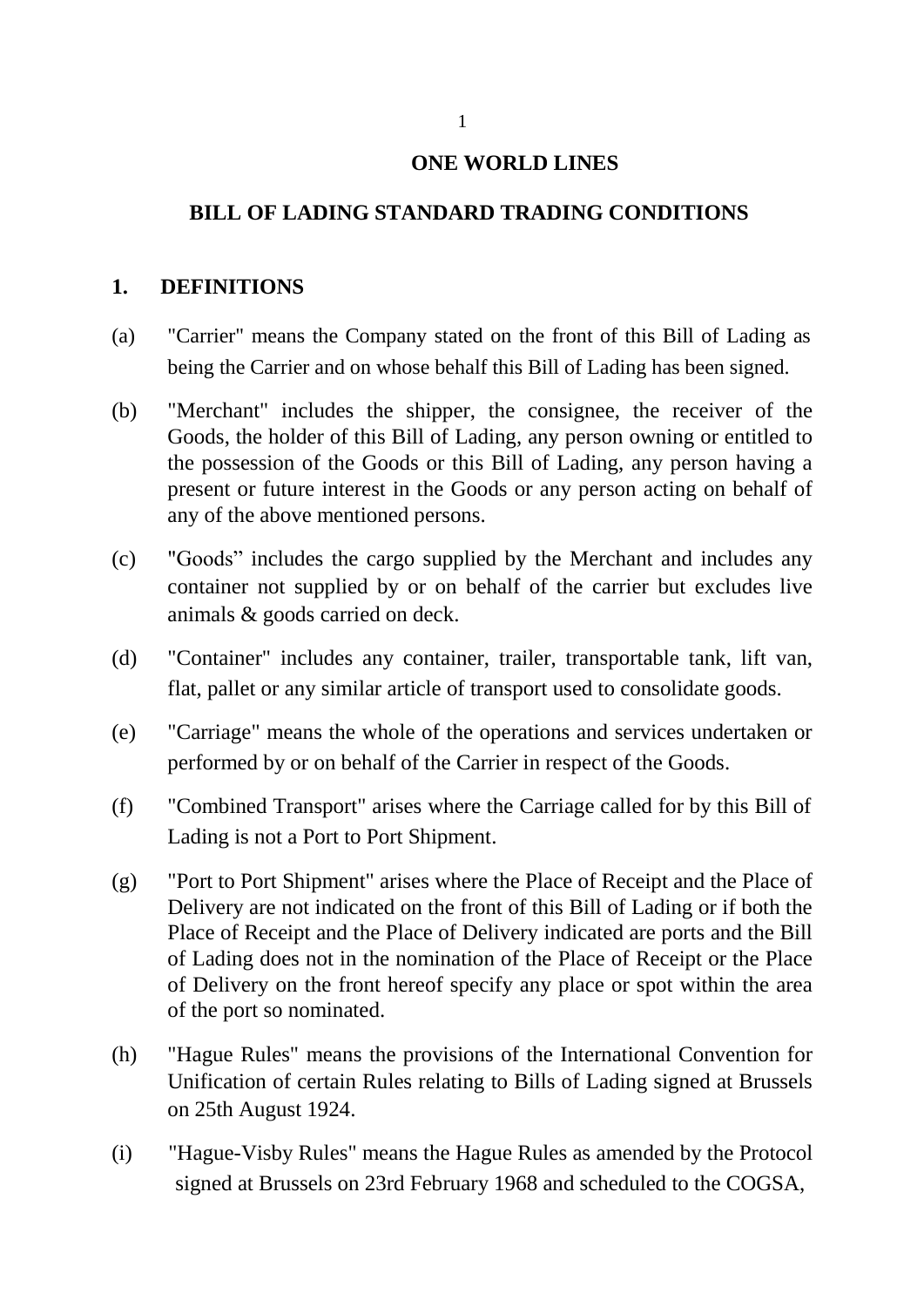Singapore.

- (j) "COGSA" means the Carriage of Goods by Sea Act of Singapore.
- (k) "COGSA (USA)" means the Carriage of Goods by Sea Act of the United States of America.
- (l) "COGWA" means the Carriage of Goods by Water Act 1936 of Canada.
- (m) "Charges" includes freight and all expenses and money obligations incurred and payable by the Merchant.
- (n) "Shipping Unit" includes freight unit and the term "unit" as used in the Hague Rules and Hague-Visby Rules.
- (o) "Person" includes an individual, a partnership, a body corporate or other entity.
- (p) "Stuffed" includes filled, consolidated, packed, loaded or secured.
- (q) "Authority" means a duly constituted legal body or person acting within its legal powers and exercising jurisdiction within any nation, state, municipality or port.
- (r) "Owner" equals to "Merchant".
- (s) "Vessel / Ship" shall include the loading vessel and any substitute ship and any craft or lighter or other means of marine conveyance, owned, chartered, operated or employed by the carrier used in the performance of the contract of carriage.
- (t) "Port of Loading" the port at which the goods are loaded on the loading vessel.
- (u) "Port of Destination" the final port to which the goods are destined.
- (v) "Loading Vessel" the vessel on which the goods are to be loaded.
- (w) "House to House Container Carriage" (H/H or CY/CY) means that the container has been inspected, stuffed and sealed by the Merchant or his agents, and the unsealing and the unstuffing of such container shall also be performed by the Merchant or his agents, all at Merchant's sole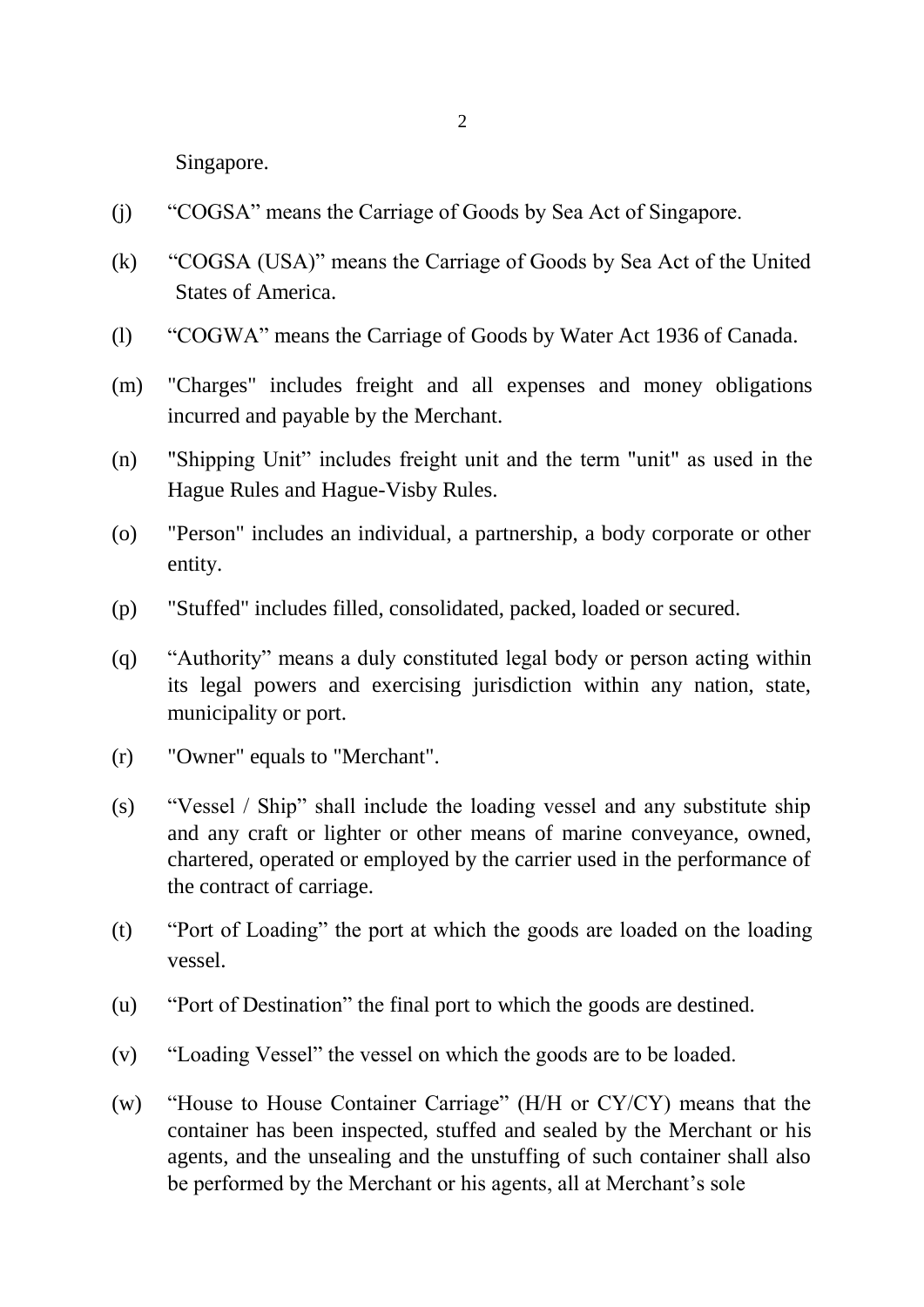responsibility, unless & otherwise specifically notified otherwise by the Merchant. Carrier's responsibility with regards to such goods shall commence and terminate only in accordance with combined transshipment terms.

### **2. CARRIER'S TARIFF**

- 2.1 The provisions of the Carrier's applicable Tariff, if any, are incorporated herein. Copies of such provisions are obtainable from the Carrier or his agents upon request or where applicable from a government body with whom the Tariff has been filed. In the case of inconsistency between the Bill of Lading and the Tariff, this Bill of Lading shall prevail.
- 2.2 Any bookings, freight management, dock receipts, boat notes, interchanges or other agreements relating to the shipments previously made are superseded by this Bill of Lading and by the carrier's Freight Tariff Rules and Regulations which shall be deemed incorporated herein as if set forth at length, always provided that in any consistency between the Bill of Lading and the Tariff, the terms of the Bill of Lading shall prevail to resolve such inconsistency.

### **3. WARRANTY**

- 3.1 The Merchant warrants that in agreeing to the terms hereof he is or is the agent of and has the authority of the person owning or entitled to the possession of the Goods or any person who has a present or future interest in the Goods and is accepting these Terms & Conditions for and on behalf of all such persons. Nothing in this Bill of Lading may be varied or cancelled except by a Director of the carrier company endorsed on the Bill of Lading in writing and stamped by the company official stamp.
- 3.2 The parties, in accepting this Bill of Lading, hereby unreservedly agree to the sole jurisdiction of the Singapore Courts and the applicability of Singapore Law to any dispute arising herefrom.

### **4. NEGOTIABILITY AND TITLE TO THE GOODS**

4.1 This Bill of Lading shall be non-negotiable unless made out "to order" in which event it shall be negotiable and shall constitute title to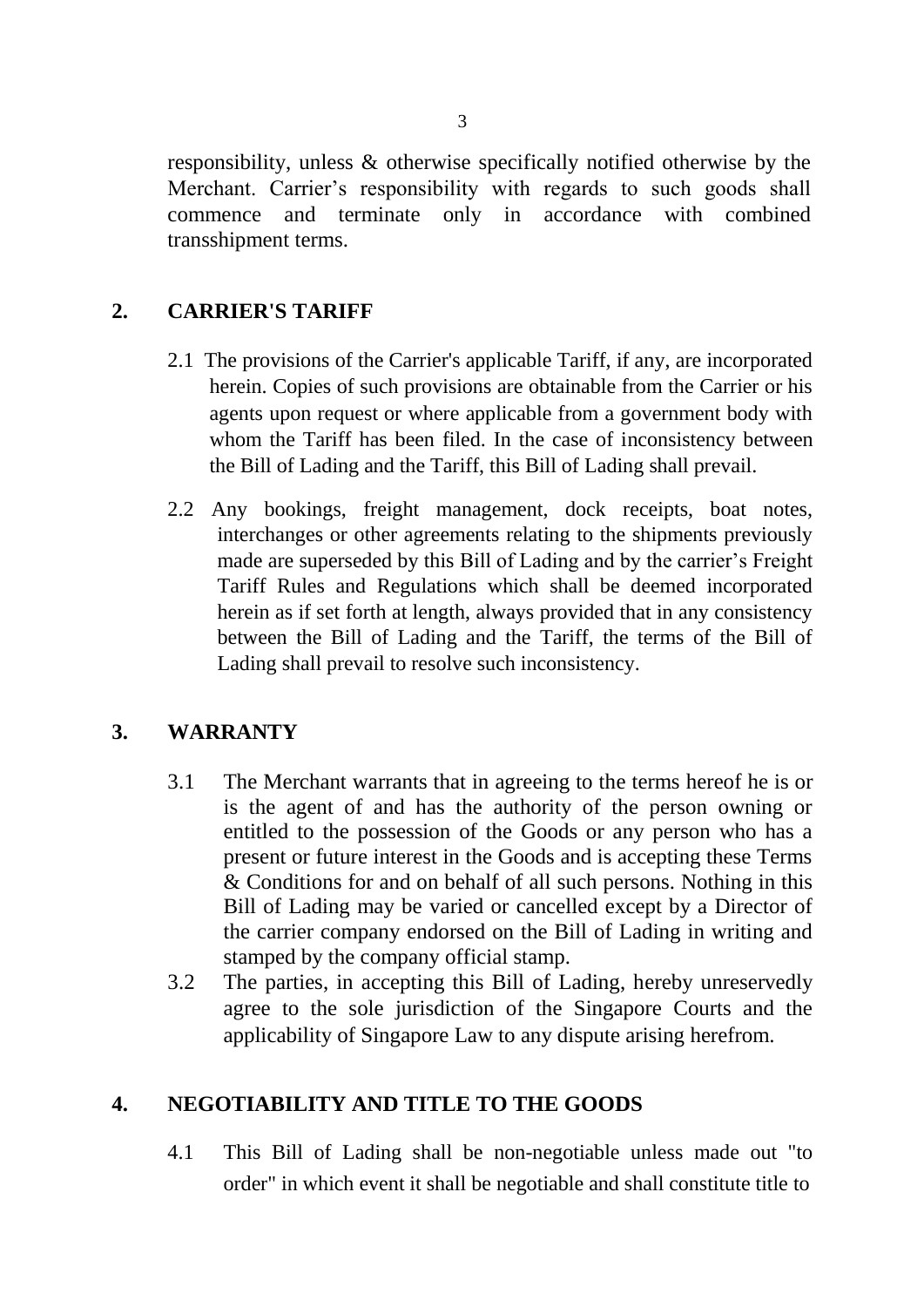the Goods and the holder shall be entitled to receive or to transfer the Goods herein described.

- 4.2 This Bill of Lading shall be prima facie evidence of the taking in charge by the Carrier of the Goods as herein described. However proof to the contrary shall not be admissible when this Bill of Lading has been negotiated or transferred for valuable consideration to a third party acting in good faith.
- 4.3 The Merchant accepts full liability for all Statements and particulars as to the contents, quality, quantity, weight, numbers, marks and/or value of the packages inserted herein and undertakes to indemnify and hold the carriers and all persons interested in the ship or vessel harmless from all demands, claims, liabilities, actions and expenses arising out of such Statements and to pay all costs, expenses, losses and damages including costs of solicitors on an indemnity basis for any breach of warranty/description or resulting therefrom.
- 4.4 In the event that the Bill of Lading is directly consigned to the consignee, the parties hereby agree that the carriers delivery to the consignee named with or without surrender of the Original Bill of Lading shall constitute due and proper delivery and the Merchant shall indemnify and keep indemnified the carriers against all claims arising out of such delivery.

# **5. CERTAIN RIGHTS AND IMMUNITIES FOR THE CARRIER AND OTHER PERSONS**

- 5.1 The Carrier shall be entitled to sub-contract on any terms the whole or any part of the Carriage and the Merchant agrees to be bound thereby on those terms.
- 5.2 The Merchant undertakes that no claim or allegation shall be made against any person or vessel whatsoever, other than the Carrier, including, but not limited to the Carrier's servants or agents, any independent contractor and his servants or agents, and all others by whom the whole or any part of the Carriage, whether directly or indirectly, is procured, performed or undertaken, which imposes or attempts to impose upon any such person or vessel any liability whatsoever in connection with the Goods of the Carriage; and if any claim or allegation should nevertheless be made, to defend,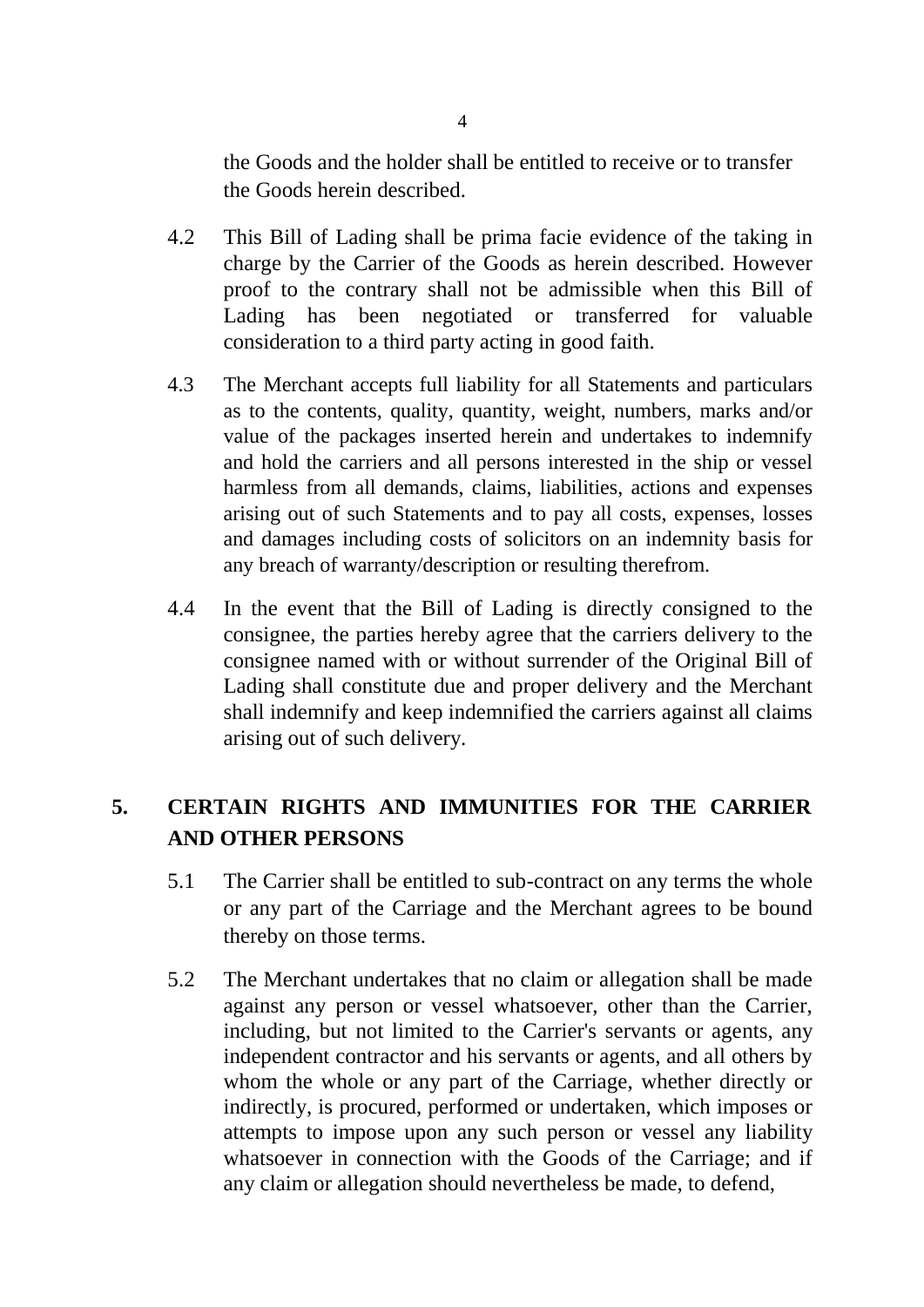indemnify and hold harmless the Carrier against all consequences thereof. Without prejudice to the foregoing every such person and vessel shall have the benefit of all provisions herein benefiting the Carrier as if such provisions were entered into expressly for his benefit and in entering into this contract the Carrier, to the extent of these provisions, does so not only on his own behalf but also as agent or trustee for such persons and vessels and such persons and vessels and such persons and vessels shall to this extent be or be deemed to be parties to this contract.

- 5.3 The Merchant shall defend, indemnify and hold harmless the Carrier against any claim or liability and any and all expenses, costs or disbursements arising therefrom on a full indemnity basis arising from the Carriage of the Goods insofar as such claim or liability exceeds the Carrier's liability under this Bill of Lading, which shall apply irrespective of whether the claim lies in contract or in Tort. The Merchant specifically agrees that any judgment or award made in any jurisdiction whatsoever in so far as it exceeds the limits set out in this Bill or excluded by this Bill of Lading shall not be registrable or enforceable against the carrier.
- 5.4 The Merchant undertakes, in addition and without prejudice to any of these conditions, that he shall in any event indemnify the Carriers against all liabilities whatsoever including but not limited to penalties imposed by the relevant authorities suffered directly or indirectly from or in connection with the Merchant's instructions or their implementation or the goods and in particular the Merchant shall indemnify the carrier in respect of any liability whatsoever it may be under to any haulier, carrier, warehousemen or other person whatsoever at any time involved with the goods arising out of any claim made directly or indirectly against any such party by the Merchant or by any sender, consignee or owner of the goods or by any person interested in the goods or any other person whatsoever.
- 5.5 The Carrier reserves the right at its sole discretion at any time before receiving or collecting or otherwise dealing with any goods or before transporting by conveyance any goods to refuse to receive or collect or convey or deal with the same or where received to return, offload, part-carry or transship the goods without assigning any reason whatsoever and without any liability whatsoever, notwithstanding whether the goods are booked or not or otherwise.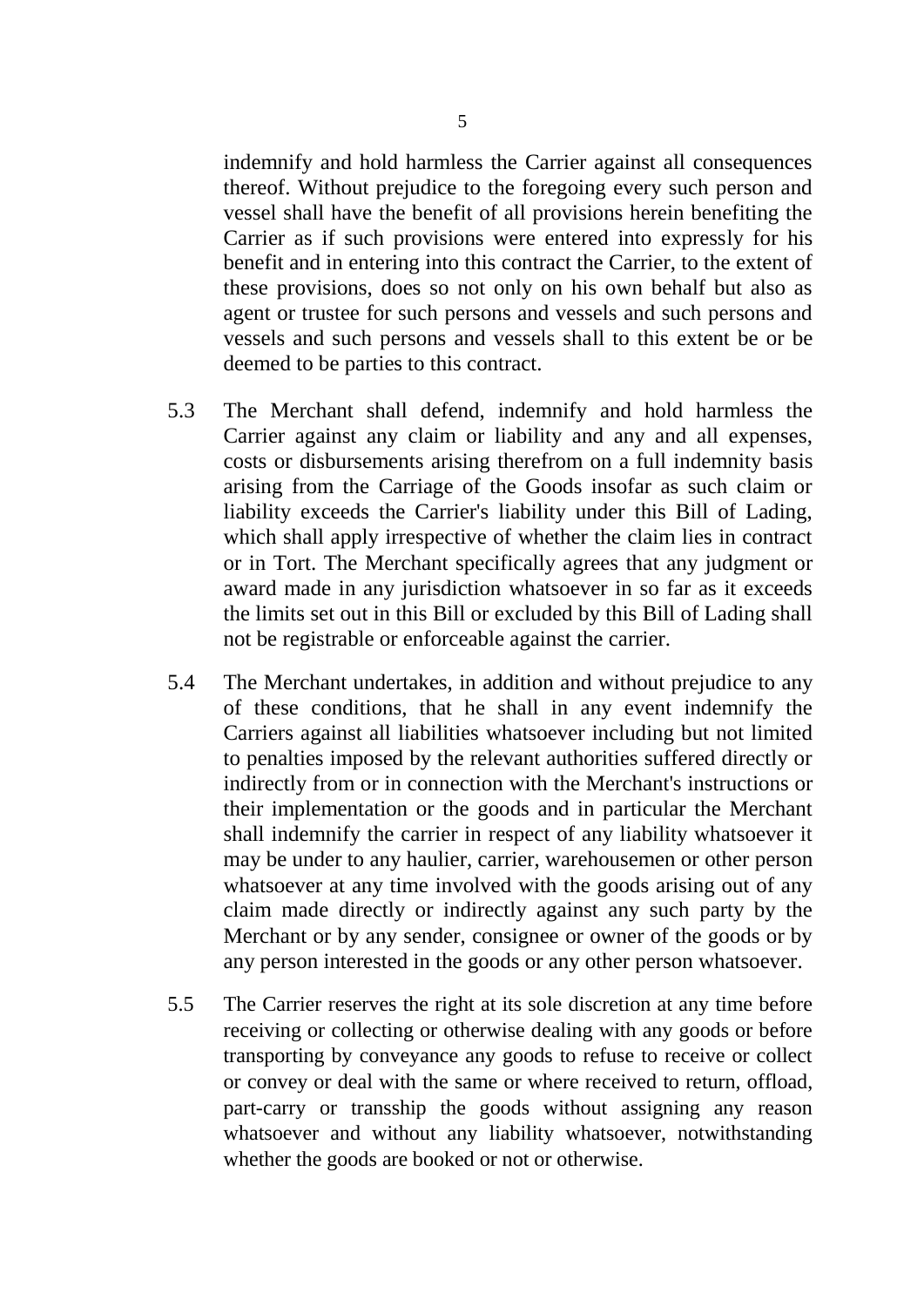5.6 In all cases of losses, damages, delay, non-delivery from whatsoever cause arising in a non-carriage by sea situation and which are not excluded by any other provisions in this Bill of Lading the Carriers liability shall be limited to and in no event whatsoever exceed SGD1.00 per kilogram, or a maximum of SGD100.00, whichever is lesser, per single Bill of Lading claim unless otherwise provided by statute.

### **6. CARRIER'S RESPONSIBILITY**

### **6.1 CLAUSE PARAMOUNT**

6.1.1 Subject to Clause 13 below this Bill of Lading insofar as it relates to sea carriage by any vessel whether named herein or not shall have effect subject to the Hague Rules or any legislation making such Rules or the Hague-Visby Rules compulsorily applicable [such as COGSA or COGSA (USA) or COGWA] to the Bill of Lading and the provisions of the Hague Rules or applicable legislation shall be deemed incorporated herein.

The Hague Rules or Hague-Visby Rules or COGSA or COGSA (USA) or COGWA if this Bill of Lading is subject to U.S. or Canadian Law respectively shall apply to the carriage of goods by inland waterways and reference to carriage by sea and such Rules shall be deemed to include reference to inland waterways.

If and to the extent that the provisions of the Harter Act of the USA 1893 would otherwise be compulsorily applicable to regulate the Carrier's responsibility for the goods during any period prior to loading on or after discharge from the vessel the Carrier's responsibility shall instead be determined by the provisions of Clause 6.3 below, but if such provisions are found to be inapplicable or invalid such responsibility shall be subject to COGSA.

6.1.2 The Carrier shall be entitled to (and nothing in this Bill of Lading shall operate to deprive or limit such entitlement) the full benefit and rights to all limitations of and exclusion from liability and all rights conferred or authorised by any applicable law, statute or regulation of any country and without prejudice to the generality of the foregoing also any law, statute or regulation available to the Owner of the vessel(s) on which the Goods are carried.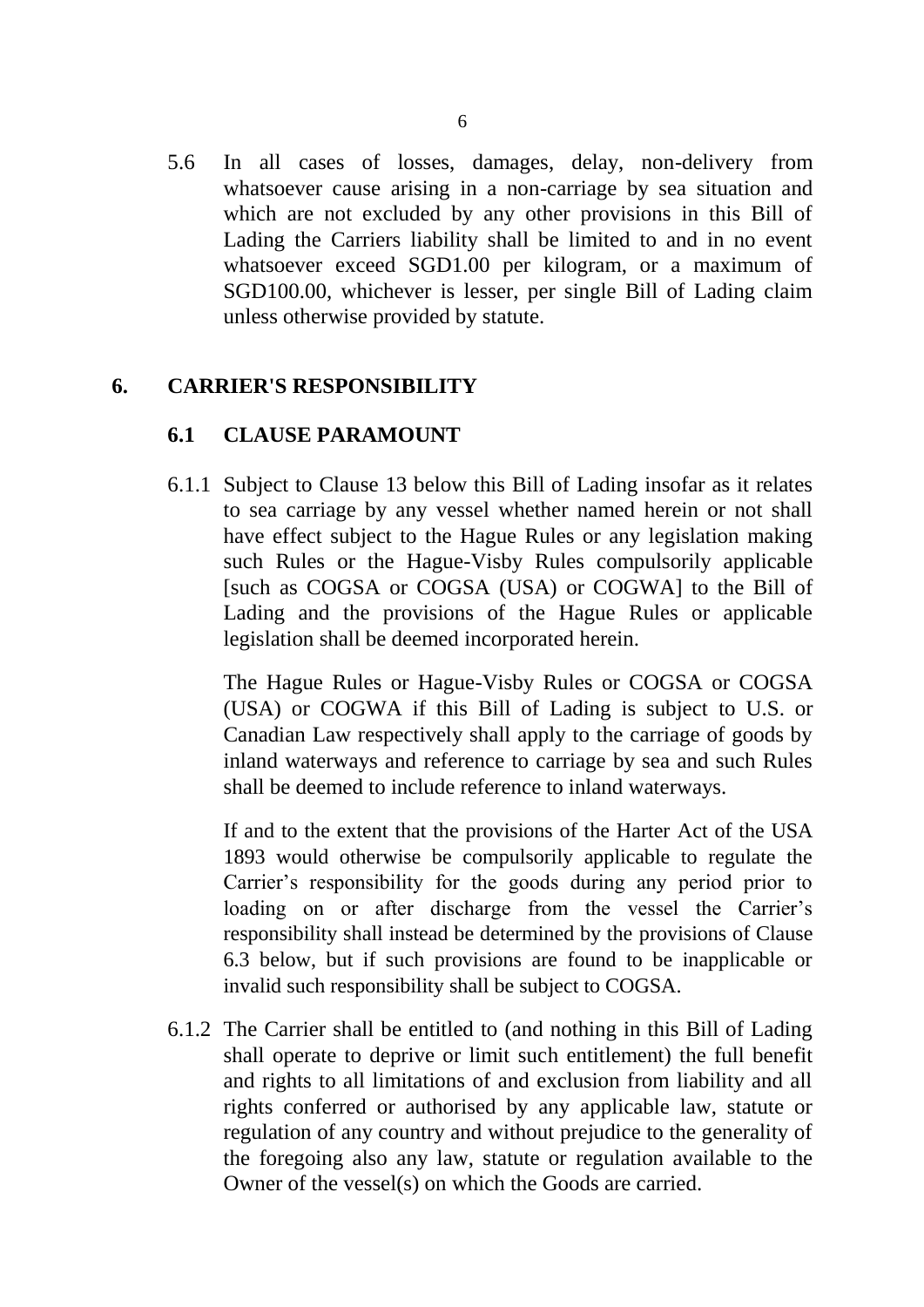#### **6.2 PORT TO PORT SHIPMENT**

The responsibility of the Carrier is limited to that part of the Carriage from and during loading onto the vessel up to and during discharge from the vessel and the Carrier shall not be liable for any loss or damage whatsoever in respect of the Goods or for any other matter arising during any other part of the Carriage even though Charges for the whole Carriage have been charged by the Carrier. The Merchant constitutes the Carrier as agent to enter into contracts on behalf of the Merchant with others for transport, storage, handling or any other services in respect of the Goods prior to loading and subsequent to discharge of the Goods from the vessel without responsibility for any act or omission whatsoever on the part of the Carrier or others and the Carrier may as such agent enter into contracts with others on any terms whatsoever including terms less favourable than the terms in this Bill of Lading.

### **6.3 COMBINED TRANSPORT**

Save as is otherwise provided in this Bill of Lading, the Carrier shall be liable for loss of or damage to the Goods occurring from the time that the Goods are taken into his charge until the time of delivery to the extent set out below.

- 6.3.1 Where the stage of Carriage where the loss or damage occurred cannot be proved:-
	- 6.3.1.1 The Carrier shall be entitled to rely upon all exclusions from liability under the Rules or legislation that would have been applied under Clause 6.1.1 above had the loss or damage occurred at sea or, if there was no carriage by sea, under the Hague Rules or COGSA or COGSA (USA) or COGWA if this Bill of Lading is subject to U.S. or Canadian law respectively.
	- 6.3.1.2 Where under Clause 6.3.1.1 above, the Carrier is not liable in respect of some of the factors causing the loss or damage, he shall only be liable to the extent that those factors for which he is liable have contributed to the loss or damage.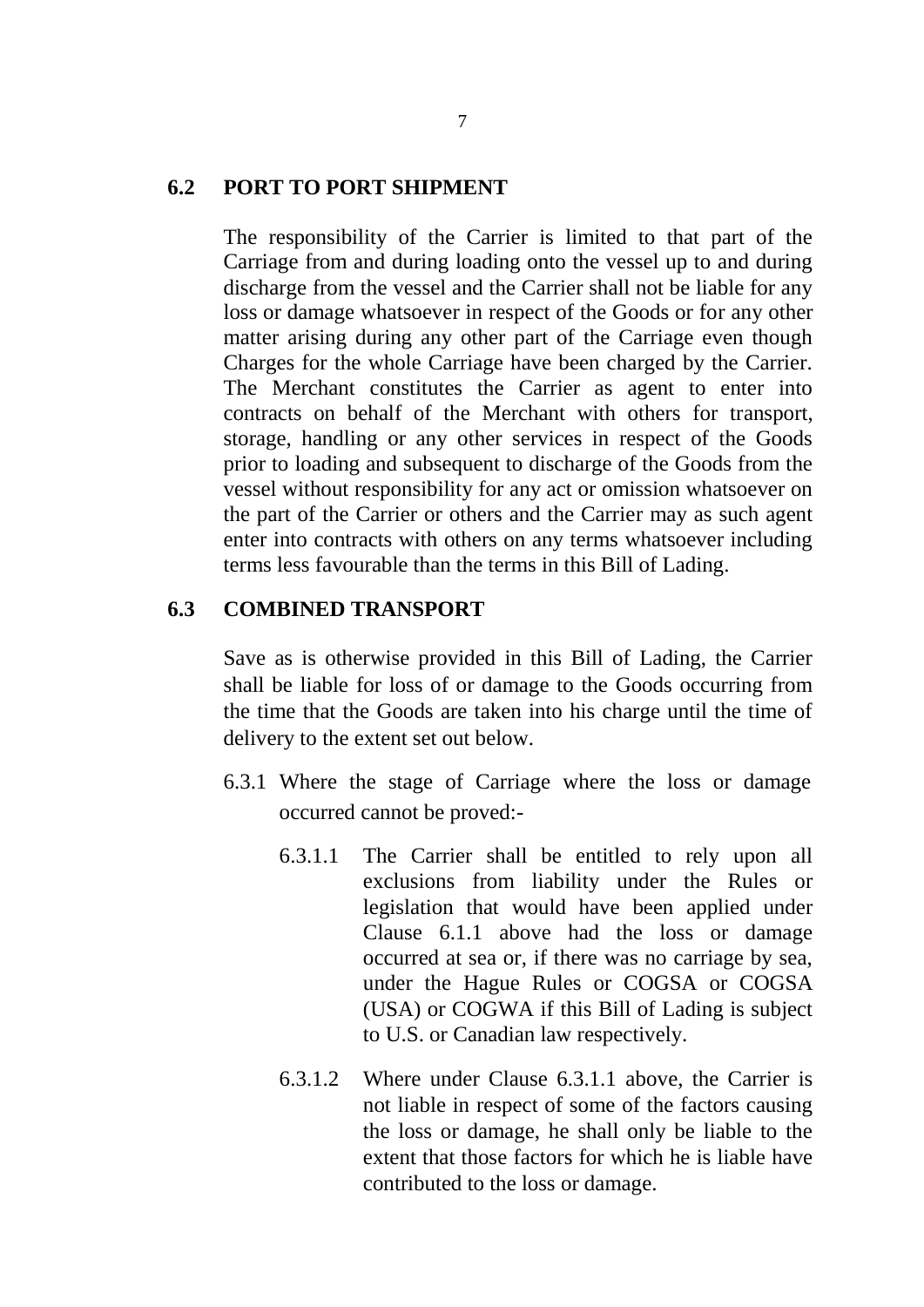- 6.3.1.3 Subject to Clause 6.3.3.3 below, where the Hague Rules or any legislation applying such Rules or the Hague-Visby Rules (such as COGSA or COGWA) is not compulsorily applicable, the Carrier's liability shall not exceed SGD1.00 per kilo of the gross weight of the Goods lost, damaged or in respect of which the claim arises or the value of such Goods, whichever is the lesser, subject to a maximum of SGD100.00 per single Bill of Lading claim.
- 6.3.1.4 The value of the Goods shall be determined according to the commodity exchange price at the place and time of delivery to the Merchant or at the place and time when they should have been so delivered or if there is no such price according to the current market price by reference to the normal value of Goods of the same kind and quality, at such place and time, always provided that the onus of proving such current market price shall be on the claimant failing which the carriers valuation shall be valid absolutely for all purposes.
- 6.3.2 Where the stage of Carriage where the loss or damage occurred can be proved:
	- 6.3.2.1 the liability of the Carrier shall be determined by the provisions contained in any international convention or national law of the country which provisions:
		- (a) cannot be departed from by private contract to the detriment of the Merchant; and
		- (b)would have applied if the Merchant had made a separate and direct contract with the Carrier in respect of the particular stage of Carriage where the loss or damage occurred and had received as evidence thereof any particular document which must be issued in order to make such international convention or national law applicable;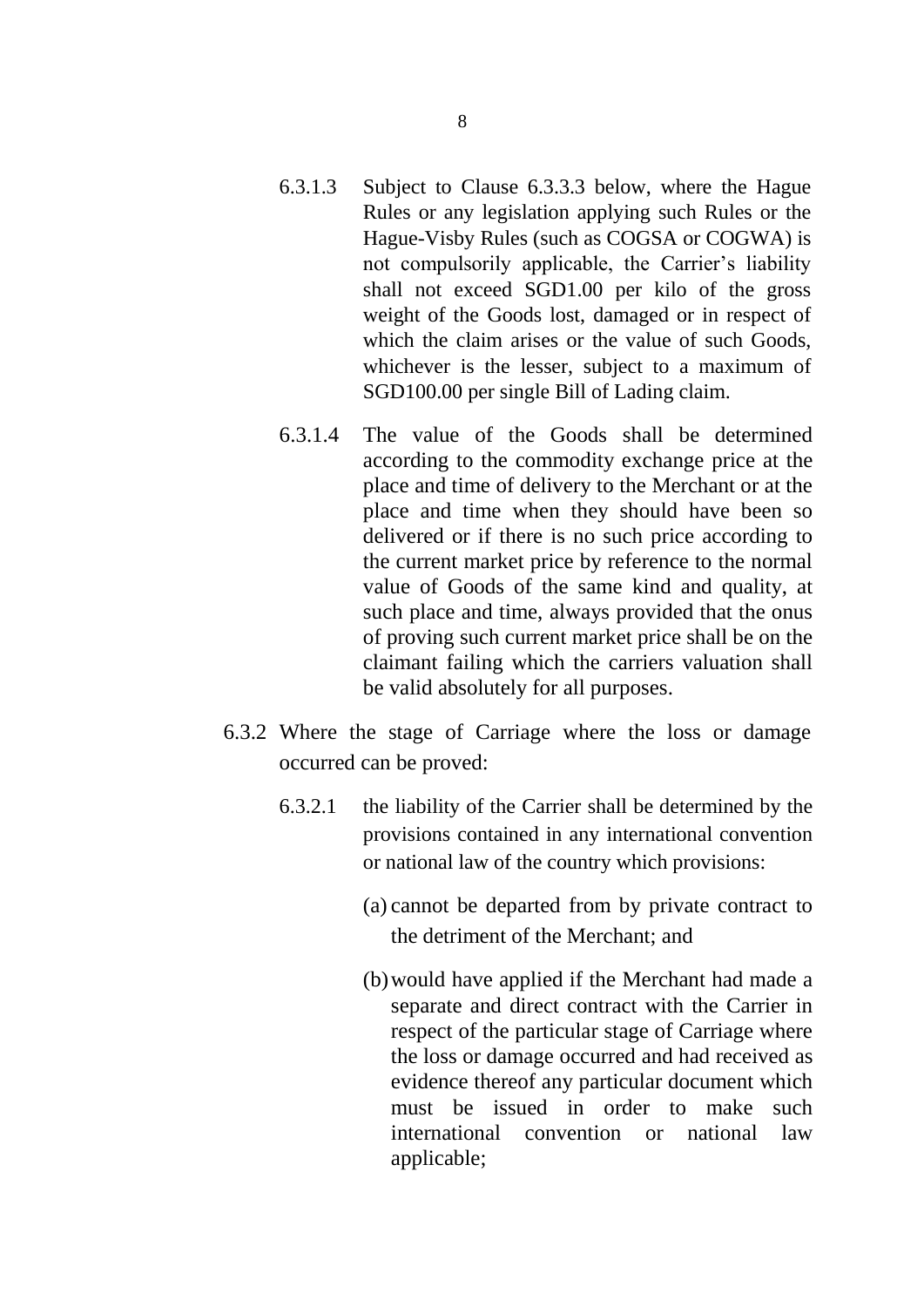- 6.3.2.2 with respect to the transportation in the United States of America or in Canada to the Port of Loading or from the Port of Discharge, the responsibility of the Carrier shall be limited to procure transportation by carriers (one or more) and such transportation shall be subject to the inland carriers' contracts of carriage and tariffs and any law compulsorily applicable. The Carrier guarantees the fulfillment of such inland carriers' obligations under their contracts and tariffs.
- 6.3.2.3 Where neither Clause 6.3.2.1 nor Clause 6.3.2.2 above applies, any liability of the Carrier shall be determined by Clause 6.3.1 above.

### **6.3.3 GENERAL PROVISIONS**

6.3.3.1 Delay and/or Consequential Loss

Save as otherwise provided herein, the Carrier shall in no circumstances be liable for direct, indirect or consequential loss or damage caused by delay or any other cause whatsoever and howsoever caused. Without prejudice to the foregoing, if the Carrier is found liable for delay, and where such delay is not excluded elsewhere in these provisions, liability shall be limited to the freight applicable to the relevant stage of the transport.

6.3.3.2 Insofar as the duties under this Bill of Lading relates to situations other than sea carriage, including but not limited to, pre-shipment or postshipment, trucking, warehousing, storage, packing, labeling, stuffing/unstuffing, domestic or local trucking, clearance, customs, documentation, delivery, collection etc it is mutually hereby agreed that in any event whatsoever and whether the action is in contract or in tort, the carrier's liability shall be limited to SGD1.00 per kilogram only, subject further to a maximum of SGD100.00 per single claim/incident. Carrier's liability as spelt out hereunder shall be without prejudice to the carriers'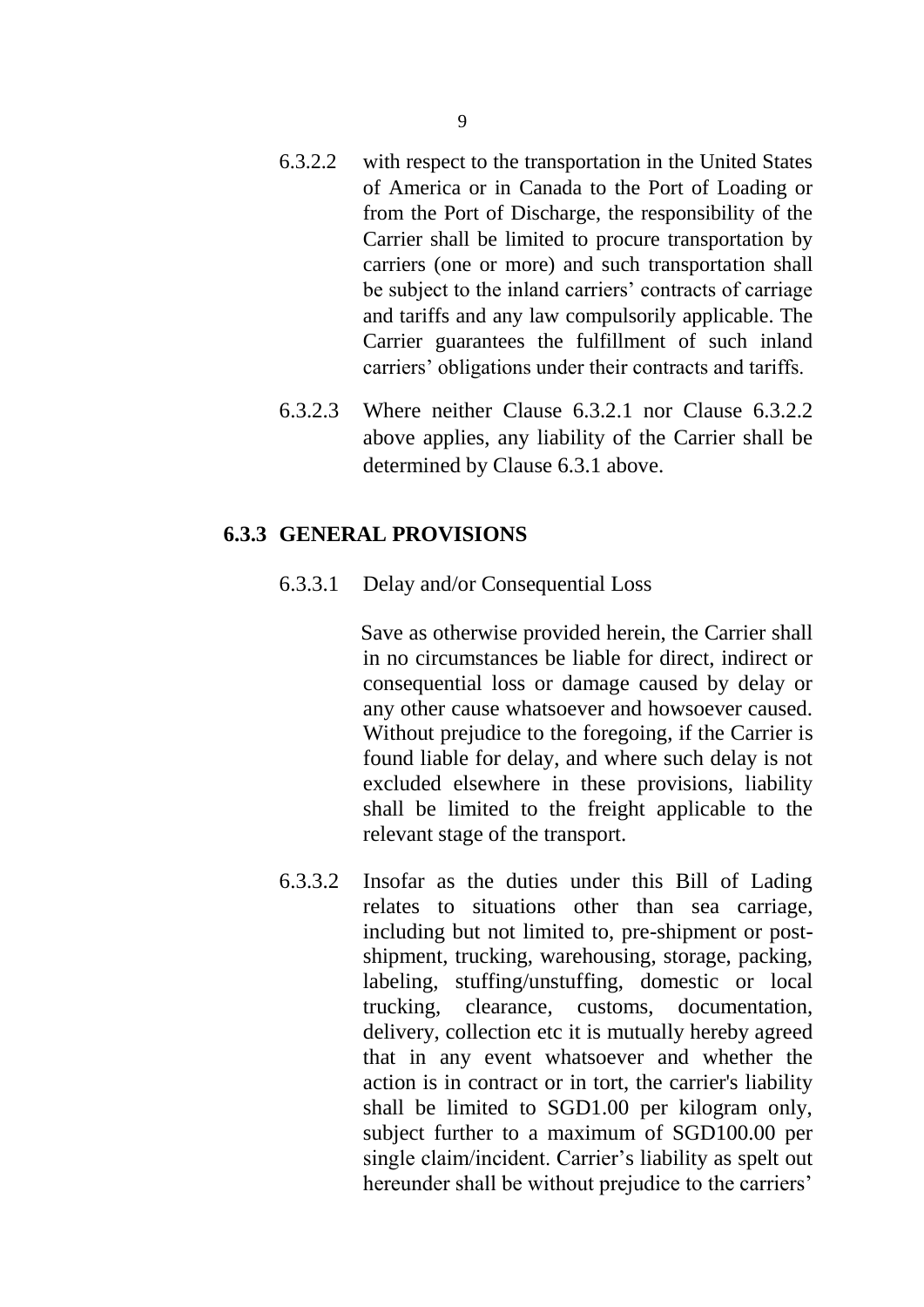rights to be paid/reimbursed for their costs of the services provided and which shall be paid in priority to any other claim.

6.3.3.3 Package or Shipping Unit Limitation

Where the Hague Rules or any legislation making such Rules compulsorily applicable to this Bill of Lading apply, the Carrier shall not, unless a declared value has been noted in accordance with Clause 6.3.3.4 below, be or become liable for any loss or damage to or in connection with the Goods in an amount per package or shipping unit in excess of the package or shipping unit limitation as laid down by such Rules or legislation. If no limitation amount is applicable under such Rules or legislation, the limitation shall be SGD1.00 per kilogram or SGD100.00 per package or invoice value, whichever is lesser always provided, that in respect of goods of a fragile or perishable nature or special goods, these are carried solely at the Merchant's risk without any liability whatsoever of the Carriers.

6.3.3.4 Ad Valorem: Declared Value of Package or Shipping **Unit** 

> The Carrier's liability may be increased to a higher value by a declaration in writing of the value of the Goods by the shipper upon delivery to the Carrier of the Goods for shipment, such higher value being inserted on the front of this Bill of Lading in the space provided and, if required by the Carrier, extra freight paid. In such case, if the actual value of the Goods shall exceed such declared value, the value shall nevertheless be deemed to be the declared value and the Carrier's liability, if any, shall not exceed the declared value and any partial loss or damage shall be adjusted pro rata on the basis of such declared value.

6.3.3.5 Definition of Package or Shipping Unit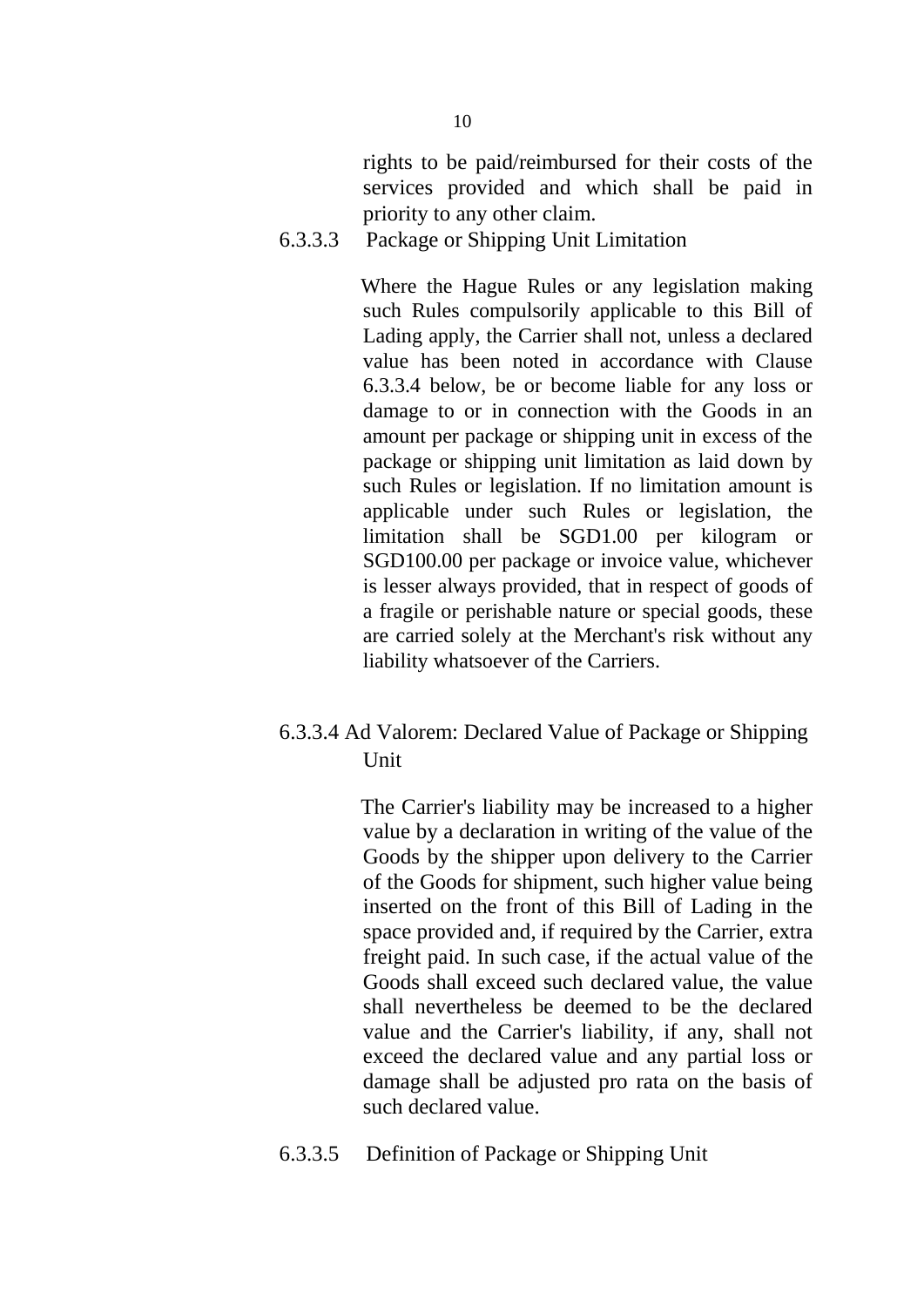Where a Container is used to consolidate Goods and such Container is stuffed by the Carrier, the number of packages or shipping units stated on the face of this Bill of Lading in the box provided shall be deemed the number of packages or shipping units for the purpose of any limit of liability per package or shipping unit provided in any international convention or national law relating to the carriage of Goods by sea. Except as aforesaid the Container shall be considered the package or shipping unit.

The words shipping unit shall mean each physical unit or piece of cargo not shipped in a package, including articles or things of any description whatsoever, except Goods shipped in bulk, and irrespective of the weight or measurement unit employed in calculating freight charges. As to Goods shipped in bulk, the limitation applicable thereto shall be the limitation provided in such convention or law which may be applicable, and in no event shall anything herein be construed to be a waiver of limitation as to Goods shipped in bulk.

6.3.3.6 Rust, etc.

It is agreed that superficial rust, oxidation or any like condition due to moisture, is not a condition of damage but is inherent to the nature of the Goods and acknowledgement of receipt of the Goods in apparent good order and condition is not a representation that such conditions of rust, oxidation or the like did not exist on receipt.

6.3.3.7 Notice of Loss or Damage

The Carrier shall be deemed prima facie to have delivered the Goods as described in this Bill of Lading unless notice of loss of or damage to the Goods indicating the general nature of such loss or damage, shall have been given in writing to the Carrier or to his representative at the place of delivery before or at the time of removal of the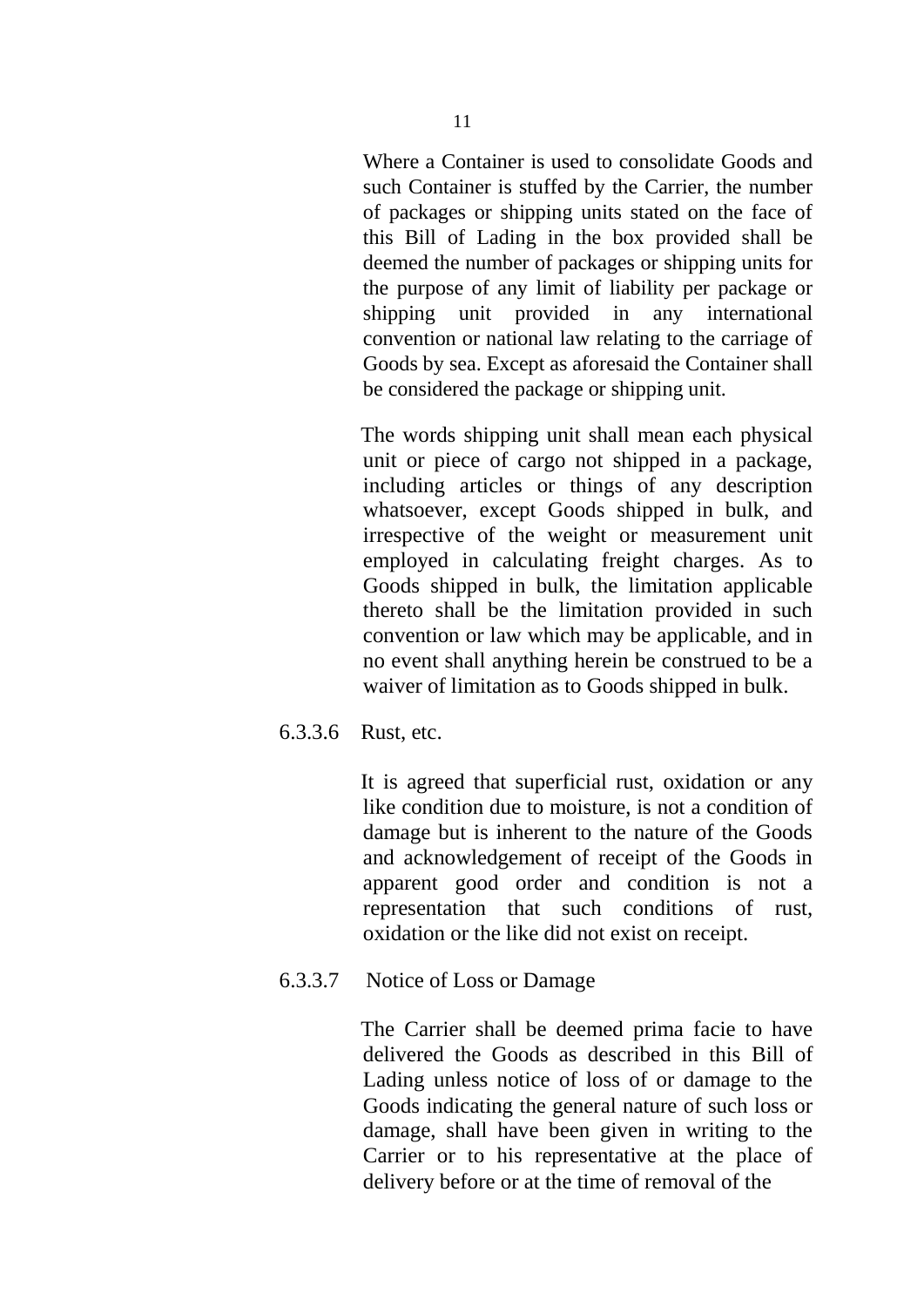Goods into the custody of the person entitled to delivery thereof under this Bill of Lading or, if the loss or damage is not apparent, within three consecutive days thereafter and the parties hereby agree that failure to give notice as aforesaid shall discharge the Carrier absolutely of all liability whatsoever.

- 6.3.3.8 Time-bar
- (a) The Carrier shall be discharged of all liability in so far as it relates to sea carriage unless suit is brought in the proper forum and written notice thereof received by the Carrier within twelve months after delivery of the Goods or the date when the Goods should have been delivered subject always to Clause 6.3.3.3 above.
- (b) In all other situations not incurred or related to during sea carriage, the Carrier shall in any event be discharged of all liability unless suit is brought within 9 months of the date of the event giving rise to the claim.
- 6.3.3.9 USA Clause

For carriage to and from USA, the following specific clause will apply:

Unless otherwise stated, mandated by compulsory applicable law, Carrier's liability for compensation for loss of or damage to goods shall in no case exceed the amount of USD500 per package or per customary freight unit, unless the Merchant, with the consent of Carrier, has declared a higher value for the goods in the space provided shall be the limit of Carrier's liability. Where a container is stuffed by Shipper or on its behalf, and the container is sealed when received by Carrier for shipment, the Carrier's liability will be limited to USD500 with respect to the contents of each such container, except when the Shipper declares the value on the face hereof and pays additional charges on such declared value. The freight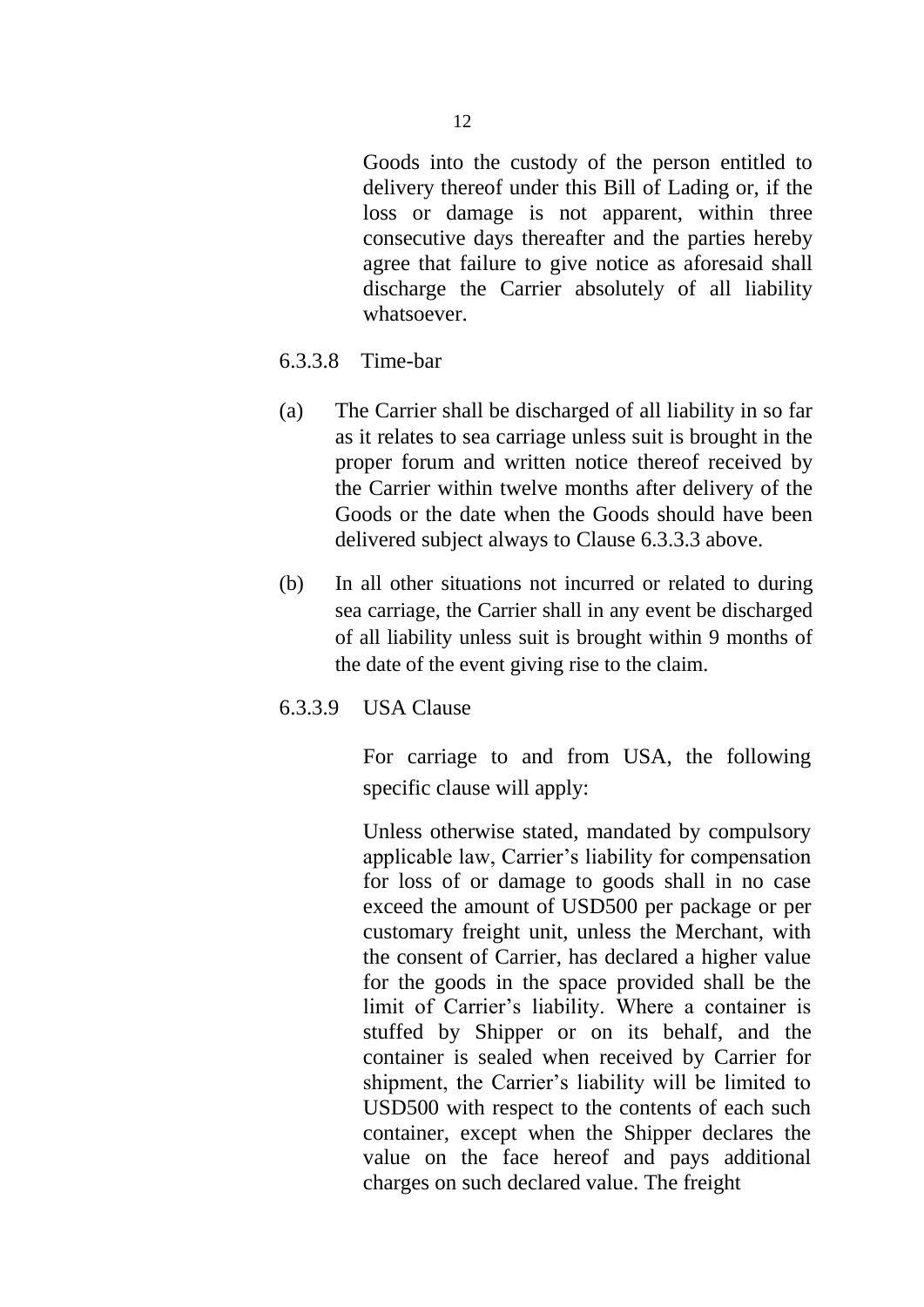charged on sealed containers when no higher valuation is declared by the Shipper is based on a value of USD500 per container. In land and domestic air transport, the Carrier's liability shall be limited to maximum USD0.50 per kilo, with a maximum of USD500 per Bill of Lading. However, Carrier shall not, in any case, be liable for an amount greater than the actual loss to the person entitled to make the claim.

#### **7. MERCHANT'S RESPONSIBILITY**

- 7.1 The description and particulars of the Goods set out on the face hereof are furnished by the Merchant and the Merchant warrants to the Carrier that the description and particulars including, but not limited to, of weight, content, measure, quantity, quality, condition, marks, numbers and value are correct.
- 7.2 The Merchant shall comply with all applicable laws, regulations and requirements of customs, port and other authorities and shall bear and pay all duties, taxes, fines, imposts, expenses and losses incurred or suffered by reason thereof or by reason of any illegal, incorrect or insufficient marking, numbering or addressing of the Goods or any other shipper/Merchant related fault or cause.
- 7.3 The Merchant undertakes that the Goods are packed in a manner adequate to withstand the ordinary risks of Carriage having regard to their nature and in compliance with all laws, regulations and requirements which may be applicable.
- 7.4 No Goods which are or may become dangerous, inflammable or damaging or which are or may become liable to damage any property or person whatsoever shall be tendered to the Carrier for Carriage without the Carrier's express consent in writing and without the Container or other covering in which the Goods are to be transported and the Goods being distinctly marked on the outside so as to indicate the nature and character of any such articles and so as to comply with all applicable laws, regulations and requirements. If any such articles are delivered to the Carrier without such written consent and marking or if in the opinion of the Carrier the articles are or are liable to become of a dangerous, inflammable or damaging nature, the same may at any time be destroyed, disposed of, abandoned, or rendered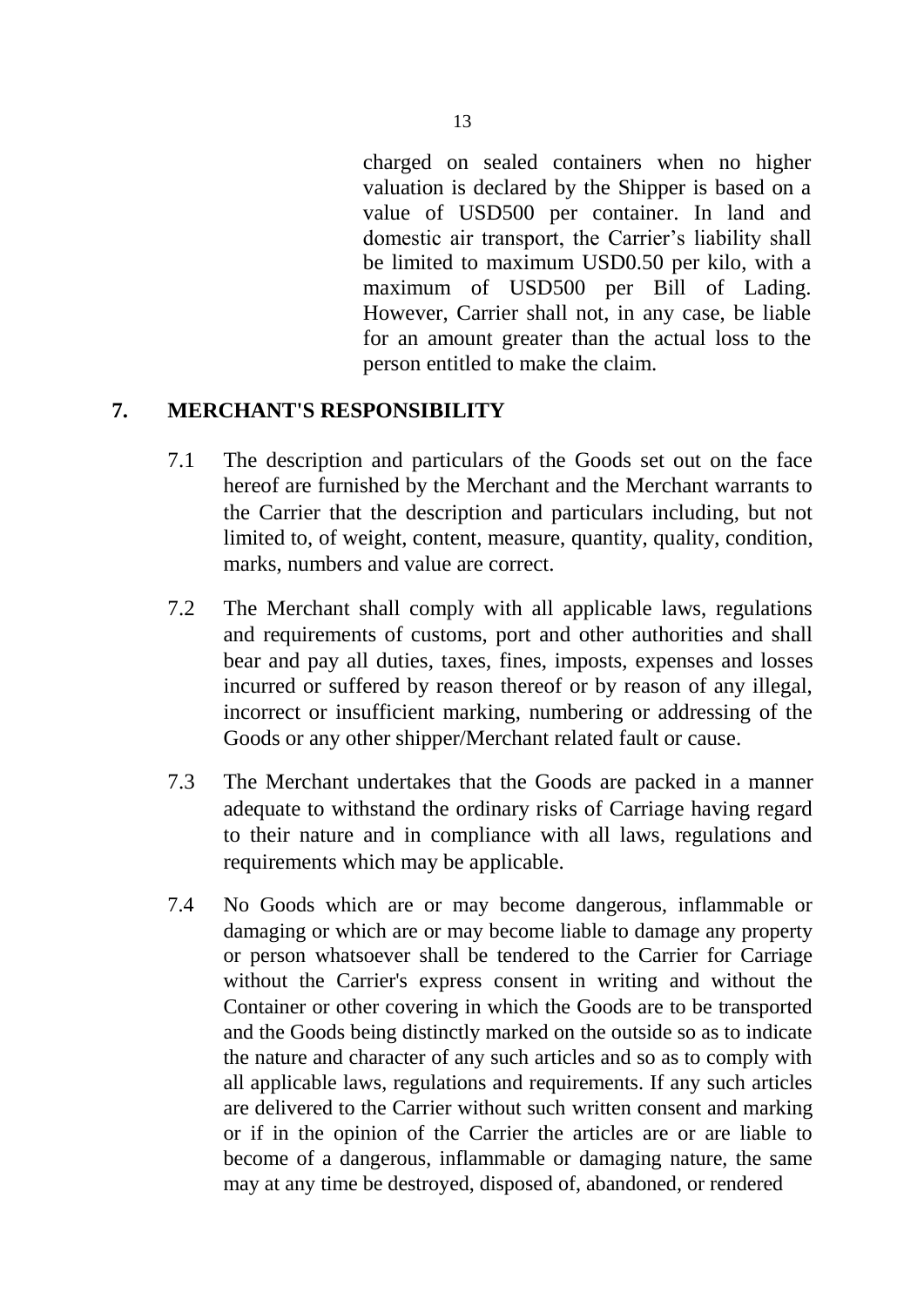harmless without compensation to the Merchant and without prejudice to the Carrier's right to Charges and to an indemnity for any costs, losses, expenses or fines.

- 7.5 The Merchant shall be liable for the loss, damage, contamination, soiling, detention or demurrage before, during and after the Carriage of property (including, but not limited to Containers) of the Carrier or any person or vessel (other than the Merchant) referred to in 5(ii) above caused by the Merchant or any person acting on his behalf or for which the Merchant is otherwise responsible.
- 7.6 The Merchant shall defend, indemnify and hold harmless the Carrier against any loss, damage, claim, liability or expense whatsoever arising from any breach of the provisions of this Clause 7 or from any cause in connection with the Goods for which the Carrier is not responsible or the consequences of which the Carriers' responsibility is excluded by these conditions.

### **8. CONTAINERS**

- 8.1 Goods may be stuffed by the Carrier in or on Containers and Goods may be stuffed with other Goods.
- 8.2 The terms of this Bill of Lading shall govern the responsibility of the Carrier in connection with or arising out of the supply of a Container to the Merchant, whether supplied before or after the Goods are received by the Carrier or delivered to the Merchant.
- 8.3 If a Container has been stuffed by or on behalf of the Merchant.
	- 8.3.1 the Carrier shall not be liable for loss of or damage to the Goods in any circumstances whatsoever.
	- 8.3.2 the Merchant shall defend, indemnify and hold harmless the Carrier against any loss, damage, claim, liability or expense whatsoever arising from the matters covered by (a) above.
- 8.4 Where the Carrier is instructed to provide a Container, in the absence of a written request to the contrary, the Carrier is not under an obligation to provide a Container of any particular type or quality.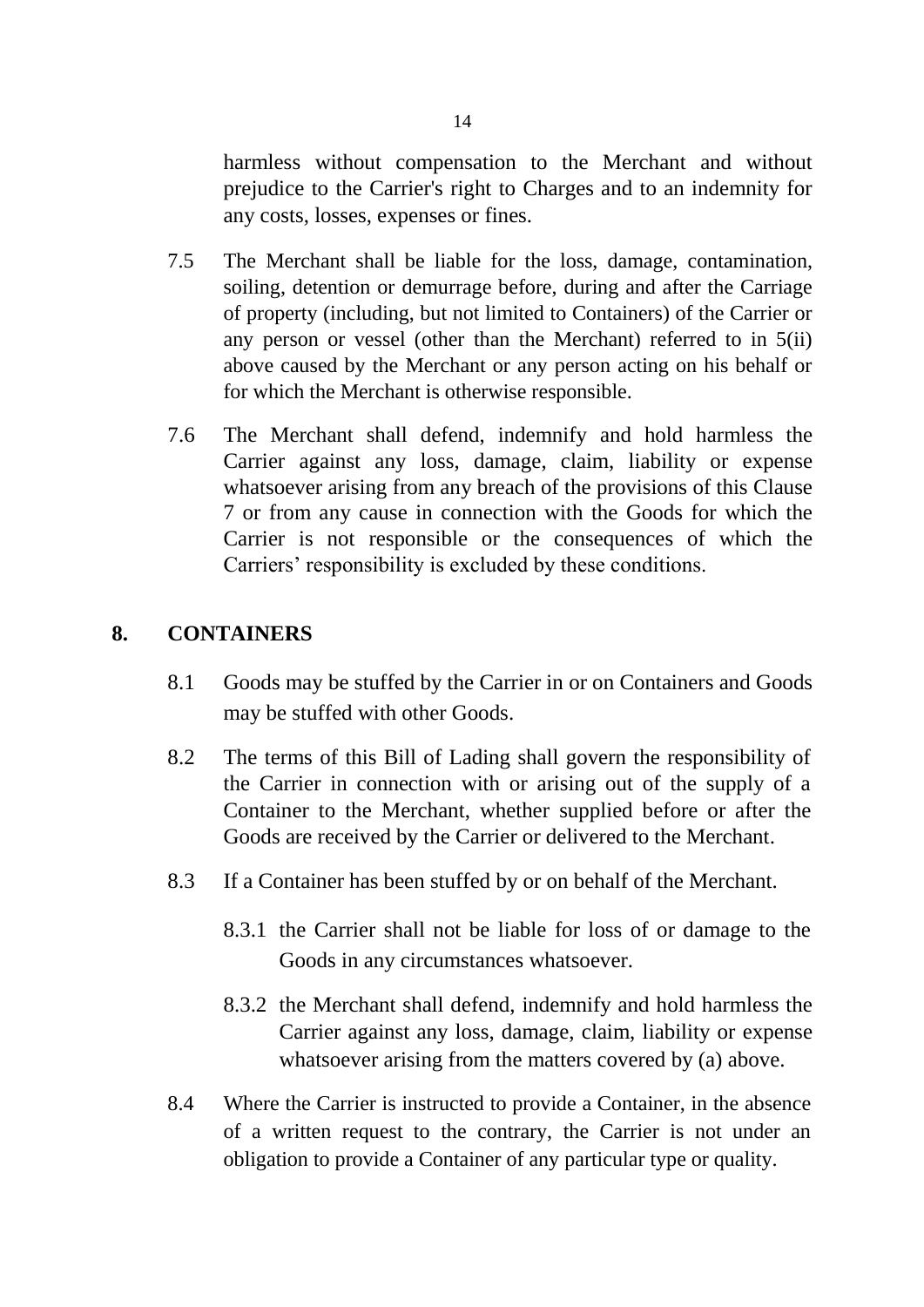- 8.5 Merchant undertakes to return containers to carrier within the time provided for in Carrier's applicable tariff, otherwise Merchant shall pay Carrier for the demurrage or detention charges applicable to the containers.
- 8.6 If Carrier receives the goods already packed into containers:

This Bill of Lading is prima facie evidence of the receipt of the particular number of containers set forth. The Carrier accepts no responsibility with the respect to the order and condition of the contents of the containers and Merchant shall indemnify the Carrier against any injury, loss, damage, liability or expense incurred by the Carrier that is caused by:

- 8.6.1 the manner in which the container has been filled, packed, stuffed or loaded; or
- 8.6.2 the unsuitability of the contents for carriage in containers; or
- 8.6.3 the unsuitability or defective condition of the container which would have been apparent upon reasonable inspection by the Merchant at or prior to the time the container was filled, packed, stuffed or loaded.

### **9. TEMPERATURE CONTROLLED CARGO**

9.1 The Merchant undertakes not to tender for transportation any Goods which require temperature control without previously giving written notice (and filling in the box on the front of this Bill of Lading if this Bill of Lading has been prepared by the Merchant or a person acting on his behalf) of their nature and particular temperature range to be maintained and in the case of a temperature controlled Container stuffed by or on behalf of the Merchant further undertakes that the Container has been properly pre-cooled, that the Goods have been properly stuffed into the container and that its thermostatic controls have been properly set by the Merchant before receipt of the Goods by the Carrier.

If the above requirements are not complied with the Carrier shall not be liable for any loss of or damage to the Goods caused by such non-compliance.

9.2 The Carrier shall not be liable for any loss of or damage to the Goods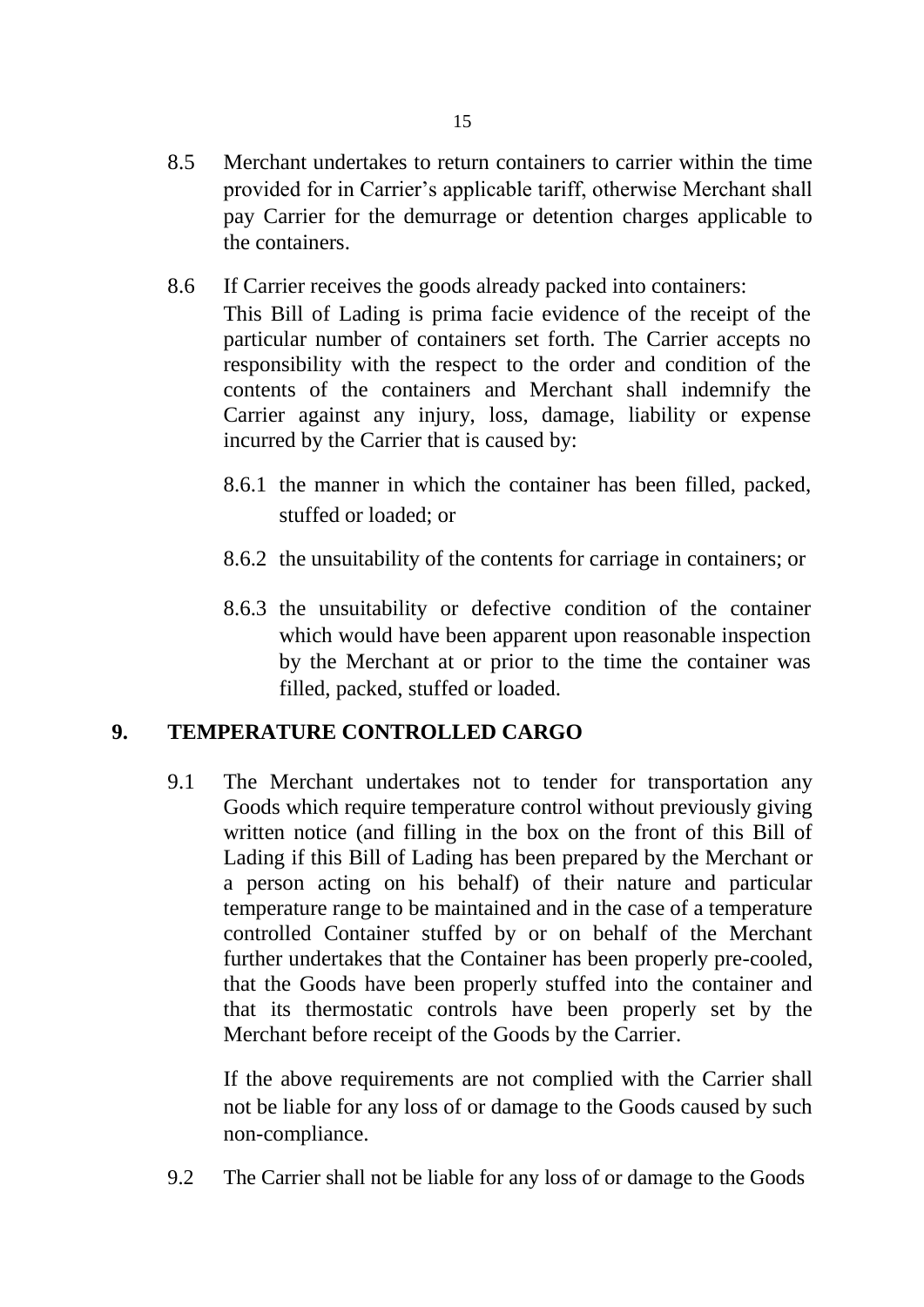arising from defects, derangement, breakdown, stoppage of the temperature controlling machinery, plant insulation or any apparatus of the Container, provided that the Carrier shall before or at the beginning of the Carriage exercise due diligence to maintain the refrigerated Container in an efficient state.

### **10. INSPECTION OF GOODS**

The Carrier or any person authorised by the Carrier shall be entitled, but under no obligation, to open any Container or package at any time and to inspect the Goods.

#### **11. MATTERS AFFECTING PERFORMANCE**

- 11.1 If at any time the Carriage is or is likely to be affected by any hindrance, risk, delay, difficulty or disadvantage of any kind (including the condition of the Goods), whensoever and howsoever arising (whether or not the Carriage has commenced) the Carrier may:
	- 11.1.1without notice to the Merchant abandon the Carriage of the Goods and where reasonably possible place the Goods or any part of them at the Merchant's disposal at any place which the Carrier may deem safe and convenient, whereupon the responsibility of the Carrier in respect of such Goods shall cease;
	- 11.1.2without prejudice to the Carrier's right subsequently to abandon the Carriage under (a) above continue the Carriage. In any event the Carrier shall be entitled to full Charges on Goods received for Carriage and the Merchant shall pay any additional costs resulting from the above-mentioned circumstances.
- 11.2 The liability of the Carrier in respect of the Goods shall cease on the delivery or other disposition of the Goods in accordance with the orders or recommendation given by any government or authority or any person acting or purporting to act as or on behalf of such government or authority.
- 11.3 The Carrier does not undertake that the goods shall arrive at any place, at any particular time or for any particular market or purpose.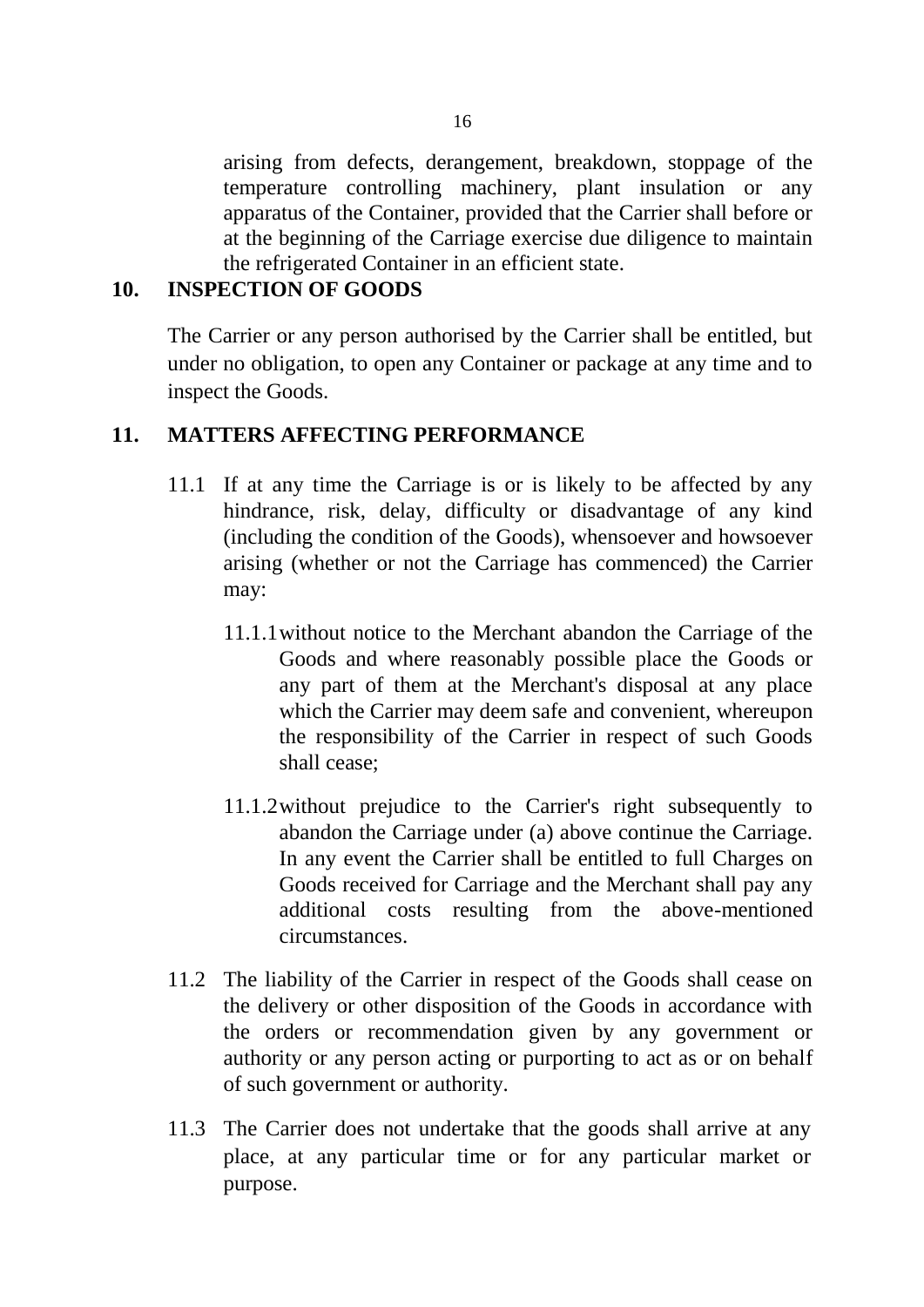11.4 In the event of force majeure, the contract shall remain in force, the carriers' obligation shall however be suspended for so long as the force majeure situation lasts. A force majeure is any and all circumstances which the carriers could not reasonably prevent and the consequences of which he could not avoid.

#### **12. METHODS AND ROUTE OF TRANSPORTATION**

12.1 The Carrier may at any time and without notice to the Merchant:

Use any means of transport or storage whatsoever; load or carry the Goods on any vessel whether named on the front hereof or not; transfer the Goods from one conveyance to another including transshipping or carrying the same on another vessel than that named on the front hereof or by any other means of transport whatsoever; at any place unpack and remove Goods which have been stuffed in or on a Container and forward the same in any manner whatsoever; proceed at any speed and by any route in his discretion (whether or not the nearest or most direct or customary or advertised route) and proceed to or stay at any place whatsoever once or more often and in any order; load or unload the Goods from any conveyance at any place (whether or not the place is a port named on the front hereof as the intended Port of Loading or intended Port of Discharge); comply with any orders or recommendations given by any government or authority or any person or body acting or purporting to act as or on behalf of such government or authority or having under the terms of the insurance on the conveyance employed by the Carrier the right to give orders or directions, permit the vessel to proceed with or without pilots, to tow or be towed or to be dry-docked; permit the vessel to carry livestock, Goods of all kinds, dangerous or otherwise, contraband, explosives, munitions or warlike stores and sail armed or unarmed and to do such acts as in the sole opinion of the Carrier may be necessary, expedient or incidental to the performance of the Carrier's obligations.

12.2 The liberties set out in Clause 12.1 above may be invoked by the Carrier at its sole discretion for any purposes whatsoever whether or not connected with the Carriage of the Goods. Anything done in accordance with Clause 12.1 above or any delay arising therefrom shall be deemed to be within the contractual Carriage and shall not be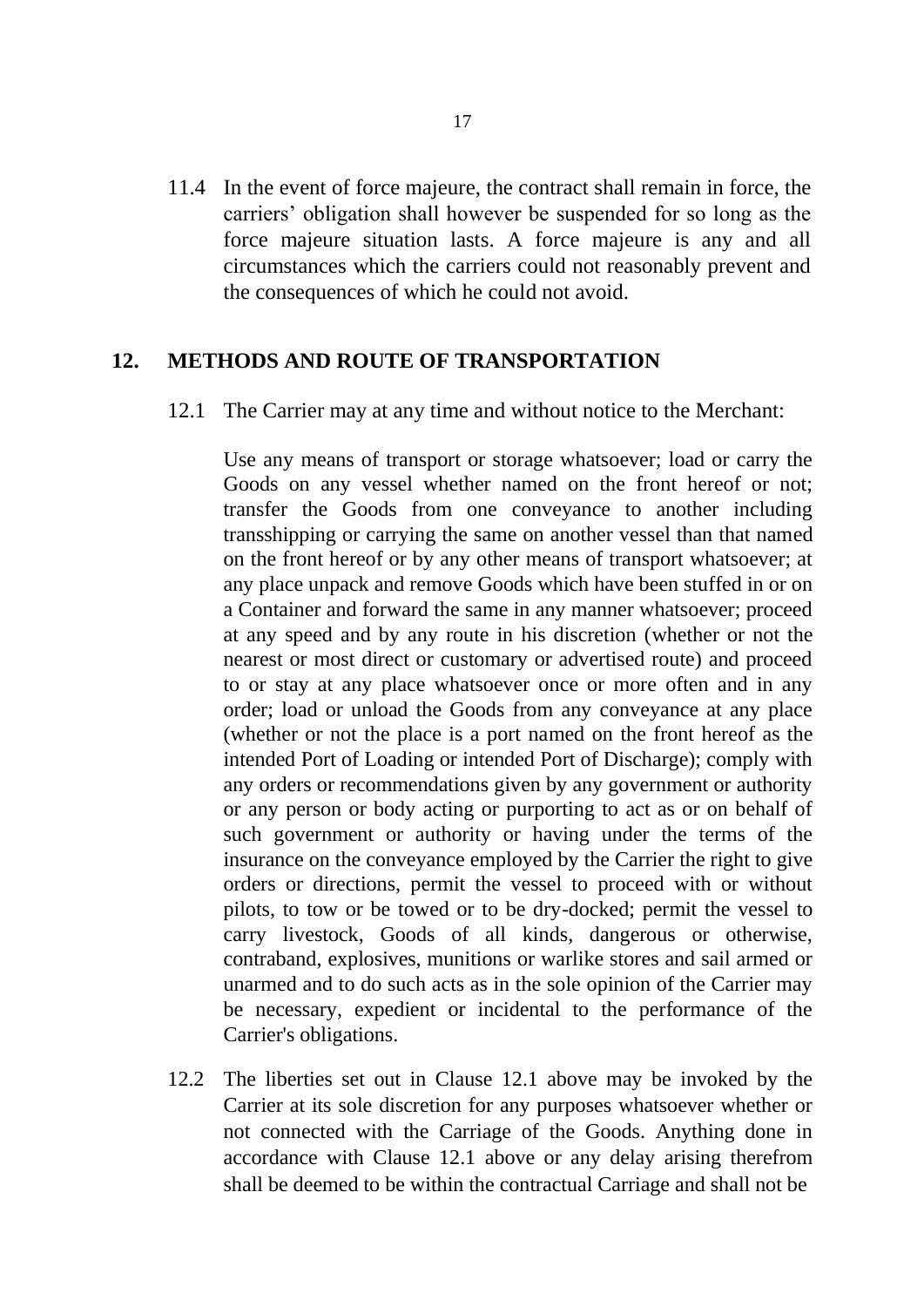a deviation of whatsoever nature or degree.

12.3 The Carrier shall be entitled but under no obligation to depart from the Merchant's instructions in any respect if in the sole opinion of the Carrier there is good reason to do so in the Merchant's interest and the Carrier shall not thereby incur any additional liability whatsoever. The Merchant shall pay any additional costs resulting from the abovementioned circumstances.

### **13. DECK CARGO AND LIVESTOCK**

- 13.1 Goods of any description whether containerized or not may be stowed on or under deck at the Carrier's sole discretion and without notice to the Merchant and such stowage shall not be a deviation of whatsoever nature or degree subject to Clause 13.2 below, such Goods whether carried on deck or under deck shall participate in General Average and such Goods (other than livestock) shall be deemed to be within the definition of Goods for the purposes of the Hague Rules or any legislation making such Rules or the Hague-Visby Rules compulsorily applicable to this Bill of Lading.
- 13.2 Goods (not being Goods stuffed in or on Containers other than open flats or pallets) which are stated on the front of this Bill of Lading to be carried on deck and which are so carried (and livestock, whether or not carried on deck) are carried without responsibility on the part of the Carrier for loss or damage of whatsoever nature arising during carriage by sea or inland waterway whether caused by unseaworthiness or negligence or any other cause whatsoever and are carried entirely at shipper's risk.

### **14. DELIVERY OF GOODS**

If delivery of the Goods or any part thereof is not taken by the Merchant at the time and place when and where the Carrier is entitled to call upon the Merchant to take delivery thereof, the Carrier shall be entitled without notice to remove from a Container the Goods or that part thereof if stuffed in or on a Container and to store the Goods or that part thereof ashore, afloat, in the open or, under cover at the sole risk and expense of the Merchant. Such storage shall constitute due delivery hereunder, and thereupon the liability of the Carrier in respect of the Goods or that part thereof shall cease.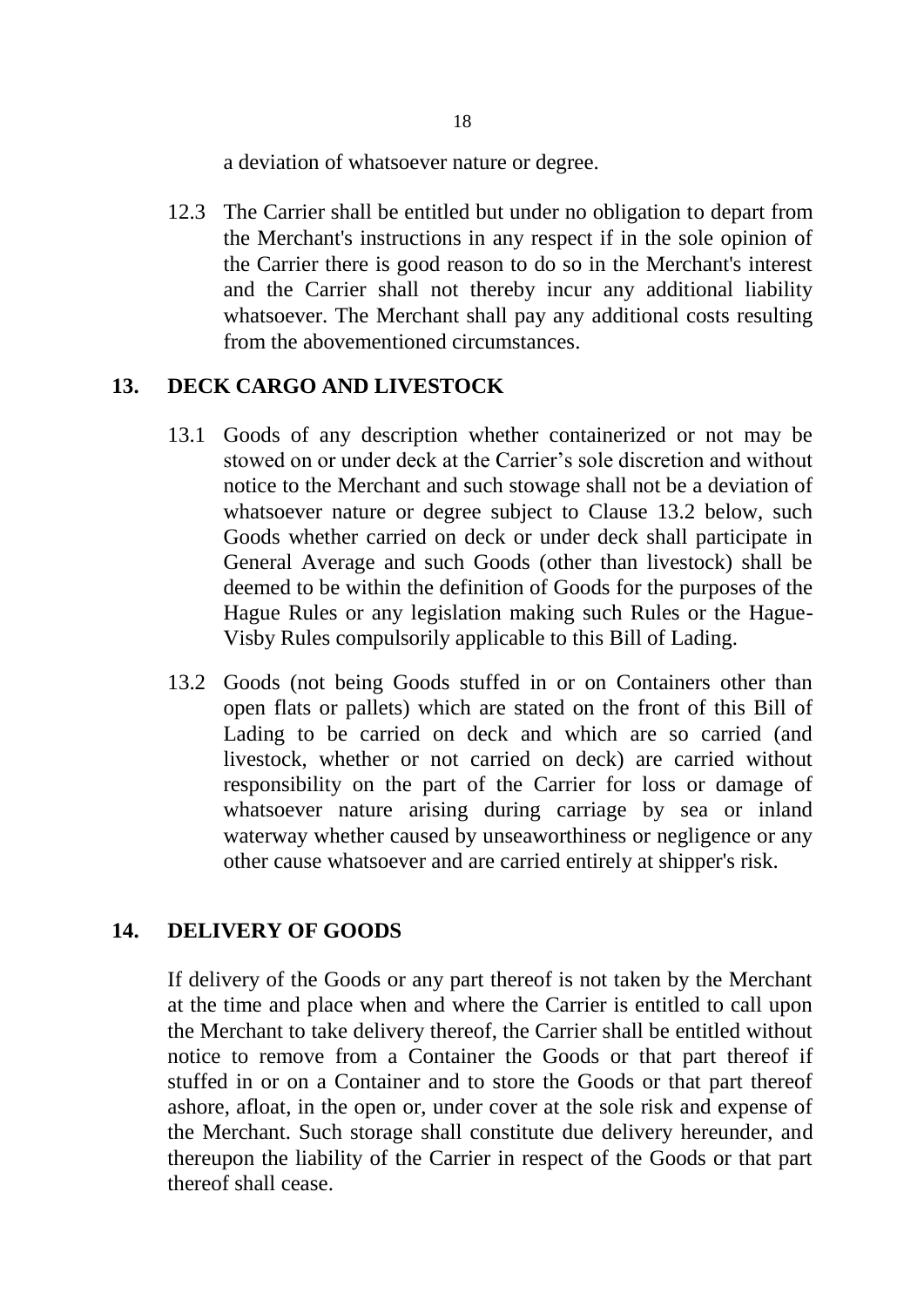#### **15. BOTH-TO-BLAME COLLISION**

If the vessel on which the Goods are carried (the carrying vessel) comes into collision with any other vessel or object (the non-carrying vessel or object) as a result of the negligence of the non-carrying vessel or object or the owner of, charterer or person responsible for the non-carrying vessel or object, the Merchant undertakes to defend, indemnify and hold harmless the carrier against all claims by or liability to (and any expense arising therefrom) any vessel or person in respect of any loss of, or damage to, or any claim whatsoever of the Merchant paid or payable to the Merchant by the non-carrying vessel or object or the owner or charterer or person responsible for the non-carrying vessel or object and set-off, recouped or recovered by such vessel, object or person(s) against the Carrier, the carrying vessel or her owners or charterers.

### **16. GENERAL AVERAGE**

- 16.1 The Carrier may declare General Average which shall be adjustable according to the York/Antwerp Rules of 1974 at any place at the option of the Carrier and the Amended Jason Clause as approved by BIMCO is to be considered as incorporated herein and the Merchant shall provide such security as may be required by the Carrier in this connection.
- 16.2 Notwithstanding (i) above, the Merchant shall defend, indemnify and hold harmless the Carrier in respect of any claim (and any expense arising therefrom) of General Average nature which may be made on the Carrier and shall provide such security as may be required by the Carrier in this connection.
- 16.3 The Carrier shall be under no obligation to take any steps whatsoever to collect security for General Average contributions due to or by the Merchant.

#### **17. CHARGES**

17.1 Charges shall be deemed fully earned on receipt of the Goods by the Carrier and shall be paid and non-returnable in any event.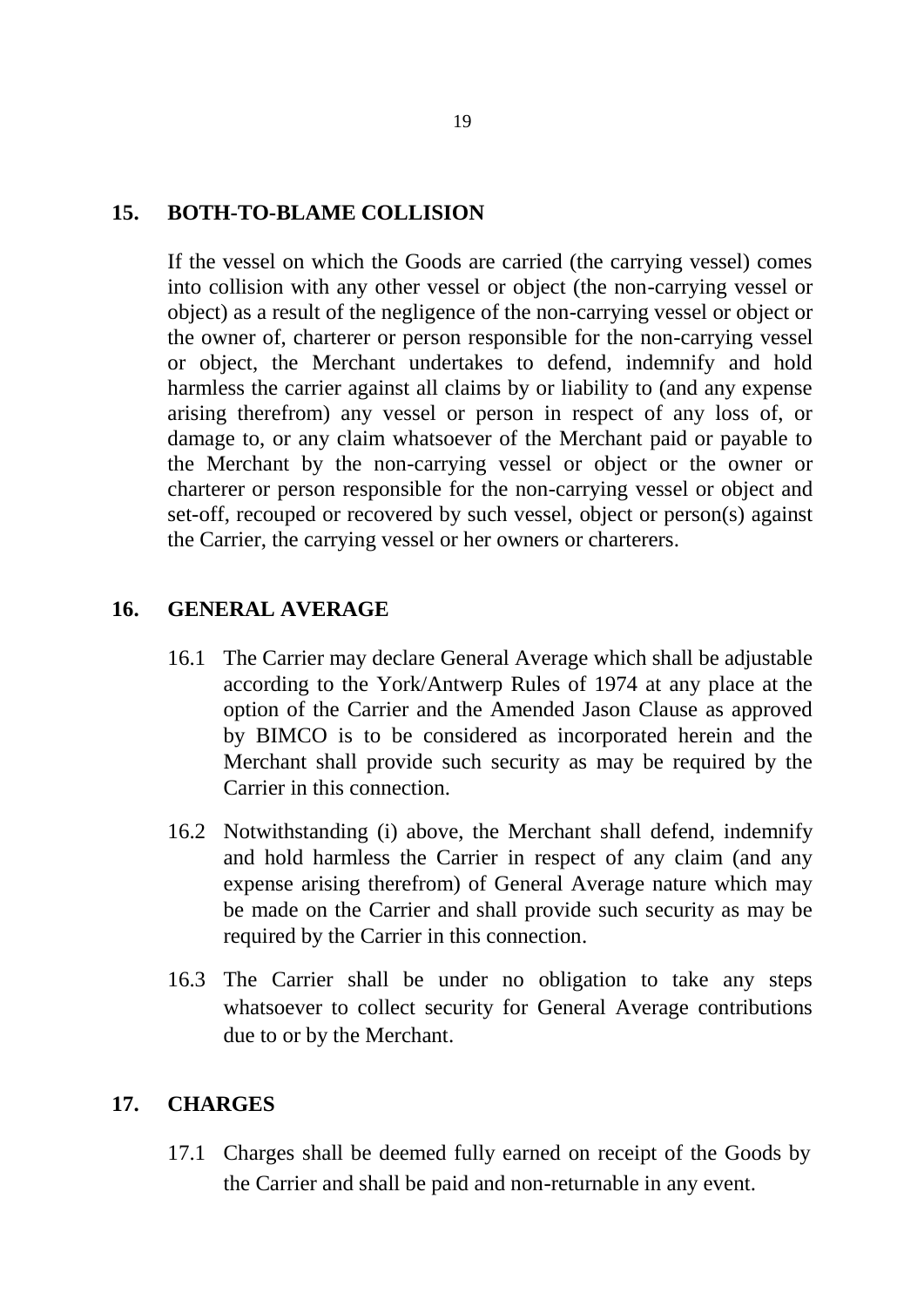- 17.2 The Charges have been calculated on the basis of particulars furnished by or on behalf of the Merchant. The Carrier shall be entitled to production of the commercial invoice for the Goods or true copy thereof and to inspect, reweigh, re-measure and revalue the Goods and if the particulars are found by the Carrier to be incorrect the Merchant shall pay the Carrier the correct Charges (credit being given for the Charges charged) and the costs incurred by the Carrier in establishing the correct particulars.
- 17.3 All Charges shall be paid without any set-off, counter-claim, deduction or stay of execution and the Merchant shall remain liable for payment on all unpaid charges due to the carrier, irrespective of whether the charges be on "freight prepaid" or "freight collect" basis and the shipper, consignee and all parties claiming under the Bill of Lading shall be jointly and severally liable to reimburse the Carrier for the same upon demand.
- 17.4 Where goods are accepted or dealt with upon instructions to collect freight, duties, charges or other expenses from the Consignee or any other person the Merchant shall remain responsible for the same if they are not paid by such consignee or other person immediately when due.
- 17.5 An interest charge of 2% per month shall be levied on all invoices/charges remaining unpaid more than 30 days from due date.
- 17.6 In the event the Carrier has to commence legal proceedings for recovery of their payment for invoices/charges, the Merchant or Customer shall be liable to pay legal costs on a full indemnity/solicitor and own client basis.

#### **18. LIEN**

The Carrier shall have a particular and general lien on any and all Goods and documents belonging to the Merchant or shipped by or consigned to him in the possession, custody or control of the Carrier's or its agents for all sums whatsoever due at any time to the Carrier from the Merchant and for General Average contributions to whomsoever due and for the costs of recovering the same and if the lien be not satisfied within 28 days of a notice in writing by the Carrier to the Merchant the Carrier shall have the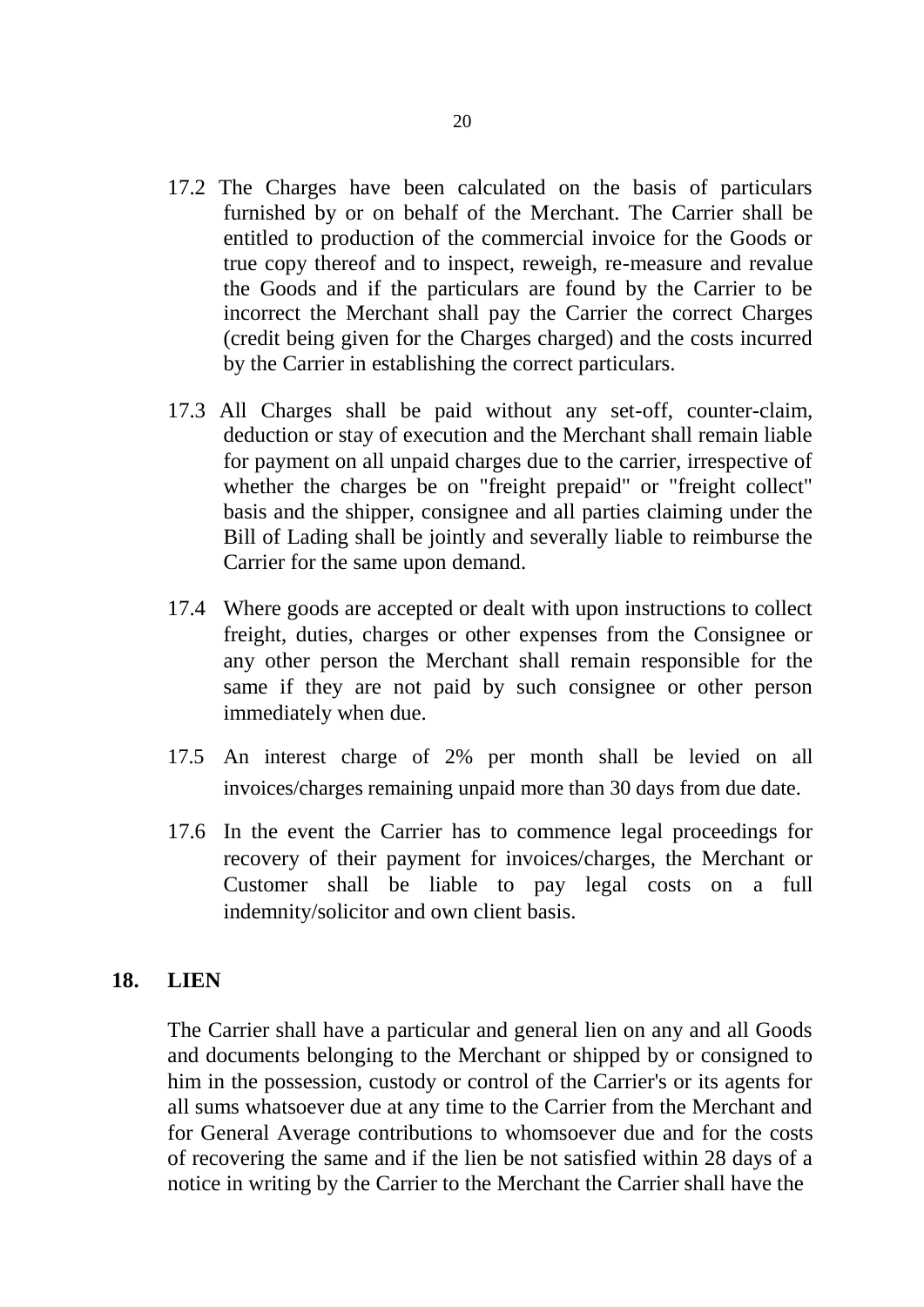right to dispose or sell the Goods and documents by public auction or private treaty, without notice to the Merchant and at the Merchant's expense and without any liability towards the Merchant, and at the sole discretion of the Carrier. For the avoidance of doubt, in the event that the proceeds of sale are insufficient to satisfy all sums due to the Carrier, the Carrier shall be entitled to recover from the Merchant all sums which remain outstanding. All liens of the Carrier shall be considered as secured and the Carrier shall rank in priority as a secured creditor in the event of the Merchant's bankruptcy or Winding-up.

### **19. VARIATION OF THE CONTRACT**

No servant or agent of the Carrier shall have power to waive or vary any of the terms hereof unless such waiver or variation is in writing and is specifically authorised or ratified in writing by a director or officer of the Carrier who has the actual authority of the Carrier so to waive or vary.

### **20. PARTIAL INVALIDITY**

If any provision in this Bill of Lading is held to be invalid or unenforceable by any court or regulatory or self-regulatory agency or body, such invalidity or unenforceability shall attach only to such provision. The validity of the remaining provisions shall not be affected thereby and this Bill of Lading contract shall be carried out as if such invalid or unenforceable provision were not contained herein.

### **21. NON-SUBROGATION**

The Merchant hereby agrees that he shall insure the goods and keep the goods insured for the total period of the carriage and delivery under this Bill of Lading and covenants that such insurance shall contain a non-subrogation clause/waiver of subrogation. In the event the shipper/Merchant fails to do so, he hereby specifically waives for himself and for all his heirs, successors and subrogees any and all rights of claim against the Carrier arising out of the carriage and delivery of goods under this Bill of Lading.

### **22. DISPOSAL**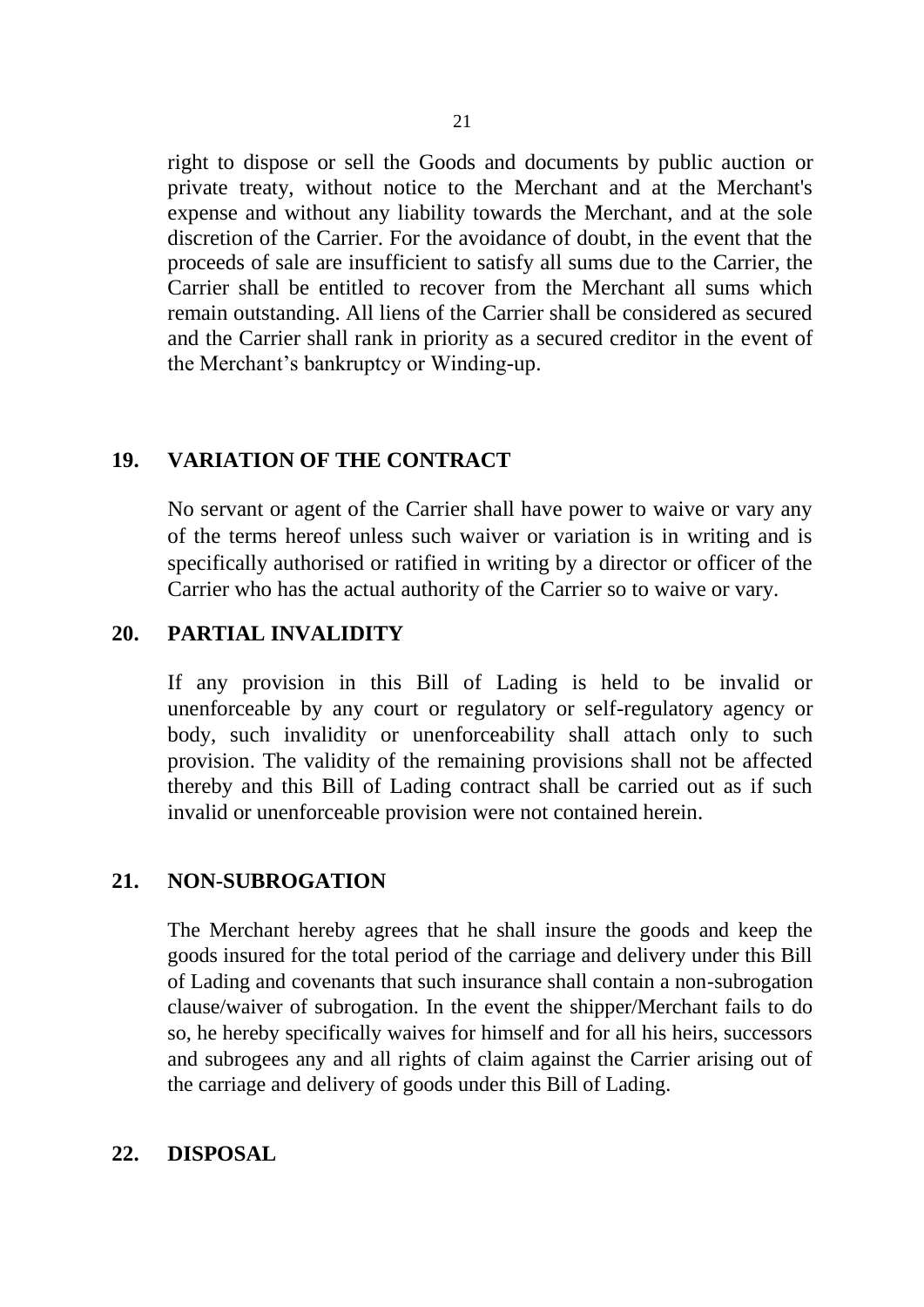The Carrier shall be entitled but under no obligation, at the expense of the Merchant payable on demand and without any liability on the part of the Carrier to the Merchant, to sell or dispose, upon giving 21 days notice in writing to the Merchant at the last known address, of Goods which in the sole opinion of the Carrier cannot be delivered as instructed or without notice to the Merchant of goods which have perished, deteriorated or altered or which has caused or may cause loss or damage to any person or property or to contravene any applicable laws or regulations and such disposal shall be without prejudice to any claims the Carrier may have against the Merchant.

### **23. NOTICE**

Notice may be effected by service by post, telefax or electronic mail and shall be conclusively deemed to have been received on the third day following the day on which it was posted, faxed or electronic mailed to the last known postal address, telefax number or electronic mail address of the recipient intended.

#### **24. ARRIVAL NOTICE**

It shall be the responsibility of the Merchant to contact the carrier regarding time of arrival of goods. The carrier is not obliged to give notice of the arrival of the goods and no responsibility whatsoever shall attach to the carrier or his agents for not giving such notice of the arrival of the goods.

#### **25. RATES**

The Carrier shall have the option of charging by value, weight or measurement.

#### **26. WAIVER**

The waiver by the Carrier of any breach or default of any of these conditions shall not be construed as any waiver of any delay or omission on the part of the Carrier to exercise any rights that it has under these conditions operate as any waiver of any breach or default of the Merchant.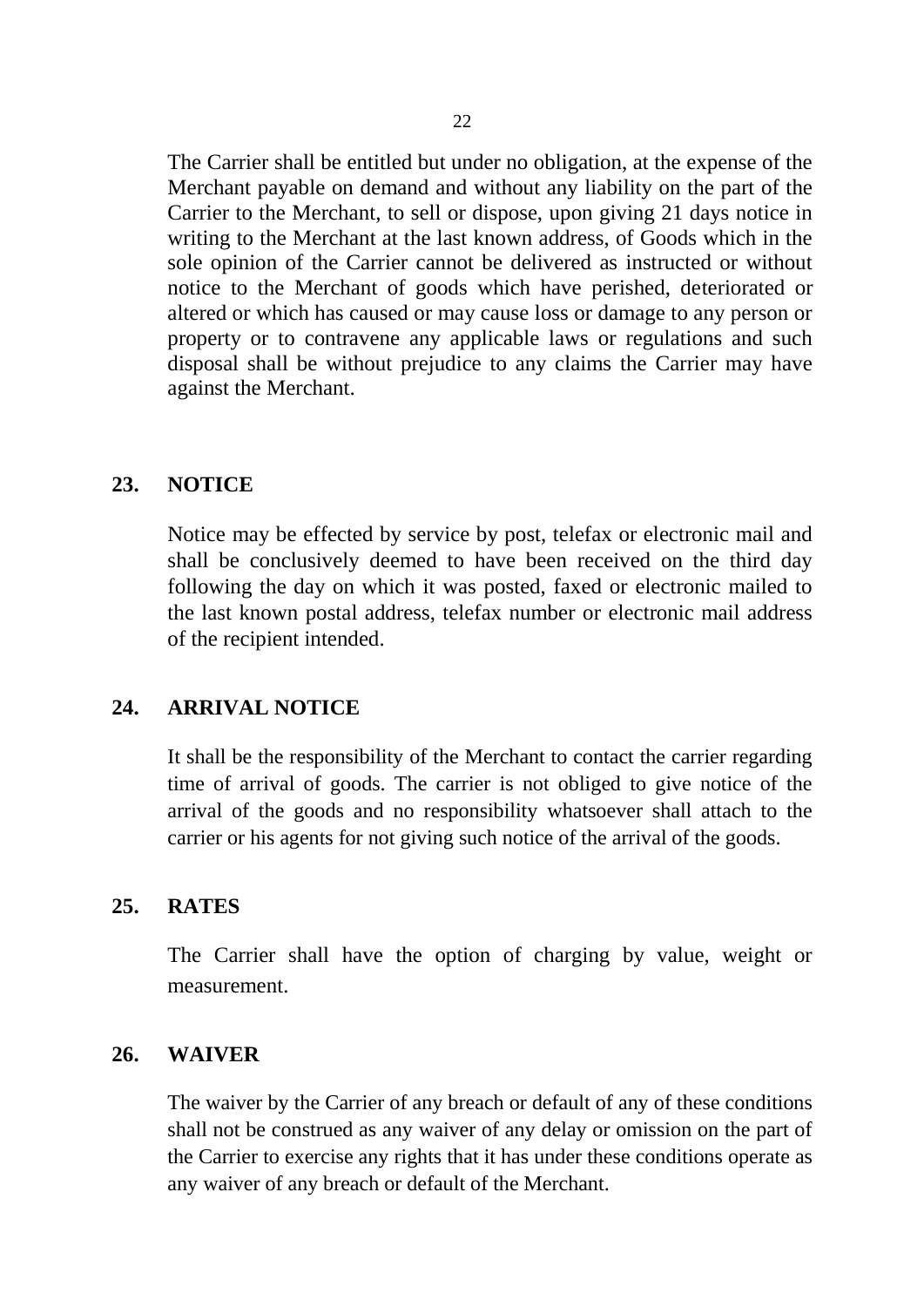### **27. DANGEROUS OR HAZARDOUS GOODS**

- 27.1 When the Merchant delivers the goods of a Dangerous or hazardous nature to the carrier, he shall inform in writing of the exact nature of the danger and indicate, if necessary, the precautions to be taken. Such goods shall be distinctly marked outside so as to indicate the nature thereof and so as to comply with any requirements of any applicable regulations including regulations contained in any relevant applicable international treaty of convention.
- 27.2 The Merchant only shall be liable in respect of compliance to all requirements as to dangerous goods as respects notice, packing, declaration, description, packaging, suitability for carriage, markings, whether imposed by statute, rules, regulations, notifications custom or otherwise and the Merchant shall indemnify the carrier and any and all other parties including authorities or other legal bodies for all expenses, loss or damage caused to the vessel, to a cargo, whether on board or ashore, to the carrier and to any other (s) as a result of his failure to comply with the terms set forth in Clause 27.1.
- 27.3 When the expressions "Dangerous Goods" or "Goods of Dangerous Nature" appear in this Bill of Lading these expressions shall include explosives or other dangerous articles or substances and combustible liquids as defined in the INTERNATIONAL MARITIME DANGEROUS GOODS CODE by the INTERNATIONAL MARITIME ORGANISATION (IMO) and in the title 46 of the USA CODE OF FEDERAL REGULATIONS both as amended from time to time. In the event the IMO permits the carrier to stow dangerous goods or goods of dangerous nature either on or under deck and the carrier stows such goods on deck, such on-deck stowage will be at the Merchant's Risk and liability. The carrier shall have the right to jettison and destroy any such goods if their conditions present risk or peril to life or property at any time.

## **28. EXCLUSION OF THE CONTRACTS (RIGHTS OF THIRD PARTIES) ACT**

The parties hereby agree that the provisions of the contracts (Rights of Third Parties) Act are specifically excluded from this Bill of Lading Contract.